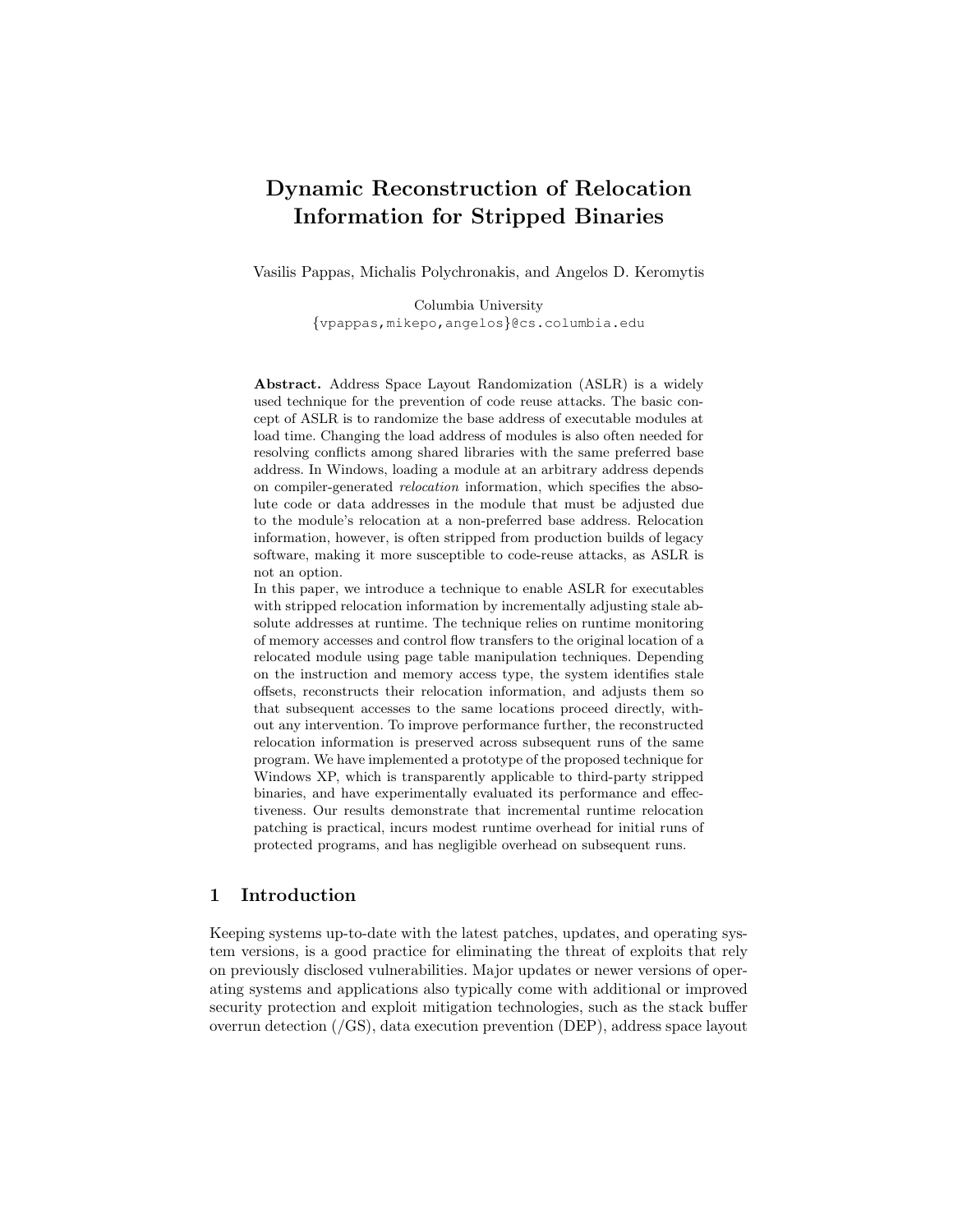randomization (ASLR), and many other protections of Windows [\[27\]](#page-18-0), which help in defending against future exploits.

At the same time, however, updates and patches often result in compatibility issues, reliability problems, and rising deployment costs. Administrators are usually reluctant to roll out new patches and updates before conducting extensive testing and cost-benefit analysis [\[34\]](#page-19-0), while old, legacy applications may simply not be compatible with newer OS versions. It is indicative that although Windows XP SP3 went out of support on April 8th, 2014 [\[7\]](#page-17-0), many home users, organizations, and systems still rely on it, including the majority of ATMs [\[1\]](#page-17-1). In fact, the UK and Dutch governments we forced to negotiate support for Windows XP past the cutoff date, to allow public-sector organizations to continue receiving critical security updates for one more year [\[6\]](#page-17-2).

As a step towards enhancing the security of legacy programs and operating systems that do not support the most recent exploit mitigation technologies, application hardening tools such as Microsoft's EMET (Enhanced Mitigation Experience Toolkit) [\[25\]](#page-18-1) can be used to retrofit these and even newer (sometimes more experimental) protections on third-party legacy applications. An important such protection is address space layout randomization, which aims to defend against exploitation techniques based on code reuse, such as return-to-libc [\[15\]](#page-17-3) and return-oriented programming (ROP) [\[36\]](#page-19-1).

ASLR randomizes the load address of executables and DLLs to prevent attackers from using data or code residing at predictable locations. In Windows, though, this is only possible for binaries that have been compiled with relocation information. In contrast to Linux shared libraries and PIC executables, which contain position-independent code and can be easily loaded at arbitrary locations, Windows portable executable (PE) files contain absolute addresses, e.g., immediate instruction operands or initialized data pointers, that are valid only if an executable has been loaded at its preferred base address. If the actual load address is different, e.g., because another DLL is already loaded at the preferred address or due to ASLR, the loader adjusts all fixed addresses appropriately based on the relocation information included in the binary.

Unfortunately, PE files that do not carry relocation information cannot be loaded at any address other than their preferred base address, which is specified at link time. Relocation information is often stripped from release builds, especially in legacy applications, to save space or hinder reverse engineering. Furthermore, in 32-bit Windows, it is not mandatory for EXE files to carry relocation information, as they are loaded first, and thus their preferred base address is always available in the virtual address space of the newly created process. For these reasons, tools like EMET unavoidably fail to enforce ASLR for executables with stripped relocation information. Consequently, applications with stripped relocation information may remain vulnerable to code reuse attacks, as DEP alone can protect only against code injection attacks. Furthermore, recently proposed protection mechanisms for Windows applications rely on accurate code disassembly, which depends on the availability of relocation information, to apply control flow integrity [\[45\]](#page-19-2) or code randomization [\[28\]](#page-18-2).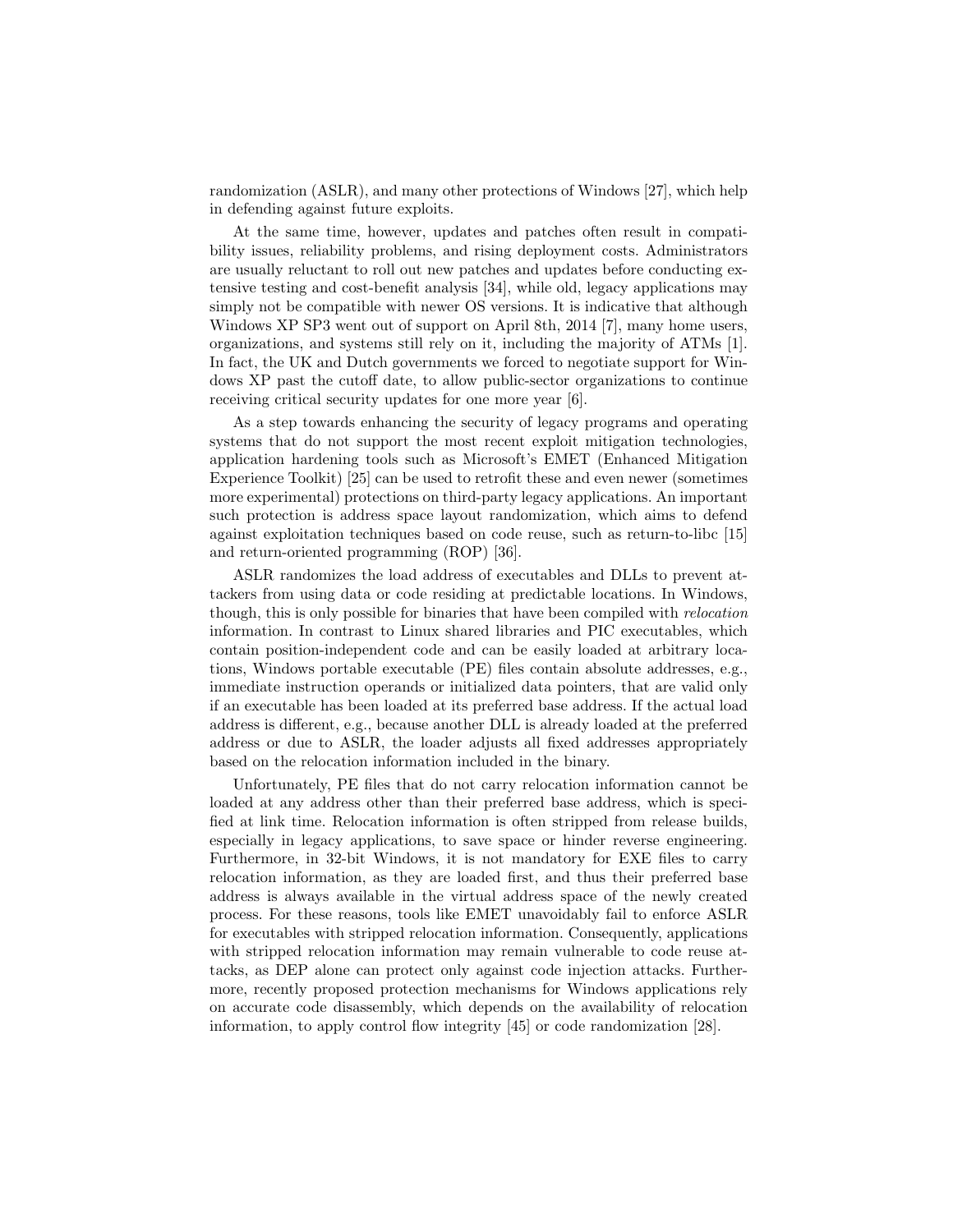In this work, we present a technique for reconstructing the missing relocation information from stripped binaries, and enabling safe address space layout randomization for executables which are currently incompatible with forced ASLR. The technique is based on discovering at runtime any stale absolute addresses that need to be modified according to the newly chosen load address, and applying the necessary fixups, replicating in essence the work that the loader would perform if relocation information were present. As transparency is a key requirement for the practical applicability of protections tailored to third-party applications, the proposed approach relies only on existing operating system facilities (mainly page table manipulation) to monitor and intercept memory accesses to locations that need fixup.

We have evaluated the performance and effectiveness of our prototype implementation using the SPEC benchmark suite, as well as several Windows applications. Based on our results, incremental runtime relocation patching is practical, incurs modest runtime overhead for initial runs of protected programs, and has negligible overhead on subsequent runs, as the reconstructed relocation information is preserved. Besides forced ASLR, the proposed technique can also be used to resolve conflicts between stripped binaries with overlapping load addresses, a problem that occasionally occurs when running legacy applications, and to significantly improve code disassembly.

The main contributions of this work are:

- We present a technique for dynamically reconstructing missing relocation information from stripped binaries. Our technique can be used to enable forced ASLR or or resolve base address conflicts for third-party non-relocatable binaries.
- We have implemented the proposed approach as a self-contained software hardening tool for Windows applications, and describe in detail its design and implementation.
- We have experimentally evaluated the performance and correctness of our approach using standard benchmarks and popular applications, and demonstrate its effectiveness.

# 2 Background

The wide support for non-executable memory page protections [\[27,](#page-18-0)[30\]](#page-18-3) in recent operating systems and processors has given rise to code reuse attacks, such as return-to-libc [\[15\]](#page-17-3) and return-oriented programming (ROP) [\[36\]](#page-19-1), which allow the exploitation of memory corruption vulnerabilities by transferring control to code that already exists in the address space of the vulnerable process. Returnoriented programming, in particular, has become the primary exploitation technique for achieving arbitrary code execution against Windows applications. In contrast to return-to-libc, the reused code in ROP exploits consists of small instruction sequences, called *gadgets*, scattered throughout the executable segments of the targeted process.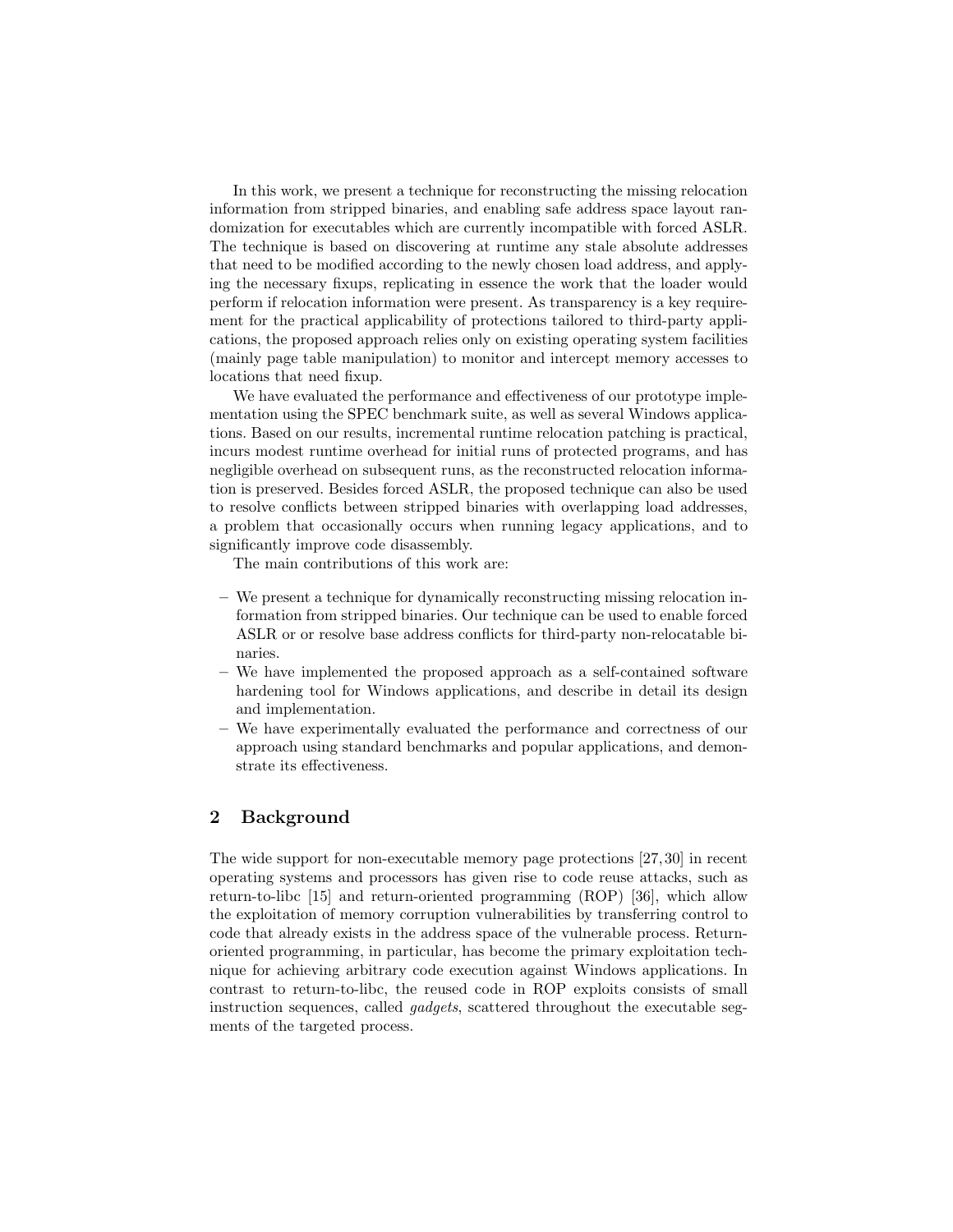To reuse code that already exists in the address space of a vulnerable process, an attacker needs to rely on a priori knowledge of its exact location (although in some cases the location of code can be inferred dynamically during exploitation [\[8,](#page-17-4) [10,](#page-17-5) [20,](#page-18-4) [23,](#page-18-5) [35,](#page-19-3) [42,](#page-19-4) [43\]](#page-19-5)). Address space layout randomization (ASLR) [\[11,](#page-17-6) [27,](#page-18-0) [29\]](#page-18-6) protects against code reuse attacks by randomizing the location of loaded executable modules, breaking the assumptions of the attacker about the location of any code of interest. Besides address space randomization, process diversity [\[13,](#page-17-7) [16\]](#page-18-7) can also be increased by randomizing the code of executable segments, e.g., by permuting the order of functions [\[2,](#page-17-8) [11,](#page-17-6) [12,](#page-17-9) [22\]](#page-18-8) and basic blocks [\[3,](#page-17-10) [5\]](#page-17-11), or by randomizing the code itself [\[19,](#page-18-9) [28,](#page-18-2) [44\]](#page-19-6).

In Windows, which is the main focus of this work, ASLR support was introduced in Windows Vista. By default, it is enabled only for core operating system binaries and programs that have been configured to use it through the /DYNAMICBASE linker switch. For legacy applications, not compiled with ASLR support and other protection features, Microsoft has released the Enhanced Mitigation Experience Toolkit (EMET) [\[25\]](#page-18-1), which can be used to retrofit ASLR and other exploit mitigation technologies on third-party applications. A core feature of EMET is Mandatory ASLR, which randomizes the load address of modules even if they have not been compiled with the /DYNAMICBASE switch, but do include relocation information. This is particularly important for applications that even though have opted for ASLR, may include some DLLs that remain in static locations, which are often enough for mounting code reuse attacks [\[17,](#page-18-10) [21,](#page-18-11) [47\]](#page-19-7). EMET's ASLR implementation also provides higher randomization entropy through additional small memory allocations at the beginning of a module's base address. Many of the advanced ASLR features of EMET have been incorporated as native functionality in Windows 8, including forced ASLR.

The above recent developments, however, are not always applicable on legacy executables. Typically, when creating a PE file, the linker assumes that it will be loaded to a specific memory location, known as its preferred base address. To support loading of modules at addresses other than their preferred base address, PE files may contain a special .reloc section, which contains a list of offsets (relative to each PE section) known as "fixups" [\[38\]](#page-19-8). The .reloc section contains a fixup for each absolute addresses at which a delta value needs to be added to maintain the correctness of the code in case the actual load address is different [\[32\]](#page-18-12). Although DLLs typically contain relocation information, release builds of legacy applications often strip . reloc sections to save space or hinder reverse engineering. This can be achieved by providing the /FIXED switch at link time. Furthermore, in older versions of Visual Studio, the linker by default omits relocation information for EXEs when performing release builds, as the main executable is the first module to be loaded into the virtual address space, and thus its preferred base address is always expected to be available.

As modules (either EXEs or DLLs) with stripped relocation information cannot be loaded at arbitrary addresses, the OS or tools like EMET cannot protect them using ASLR. Legacy applications may also occasionally encounter address conflicts due to different modules that attempt to use the same preferred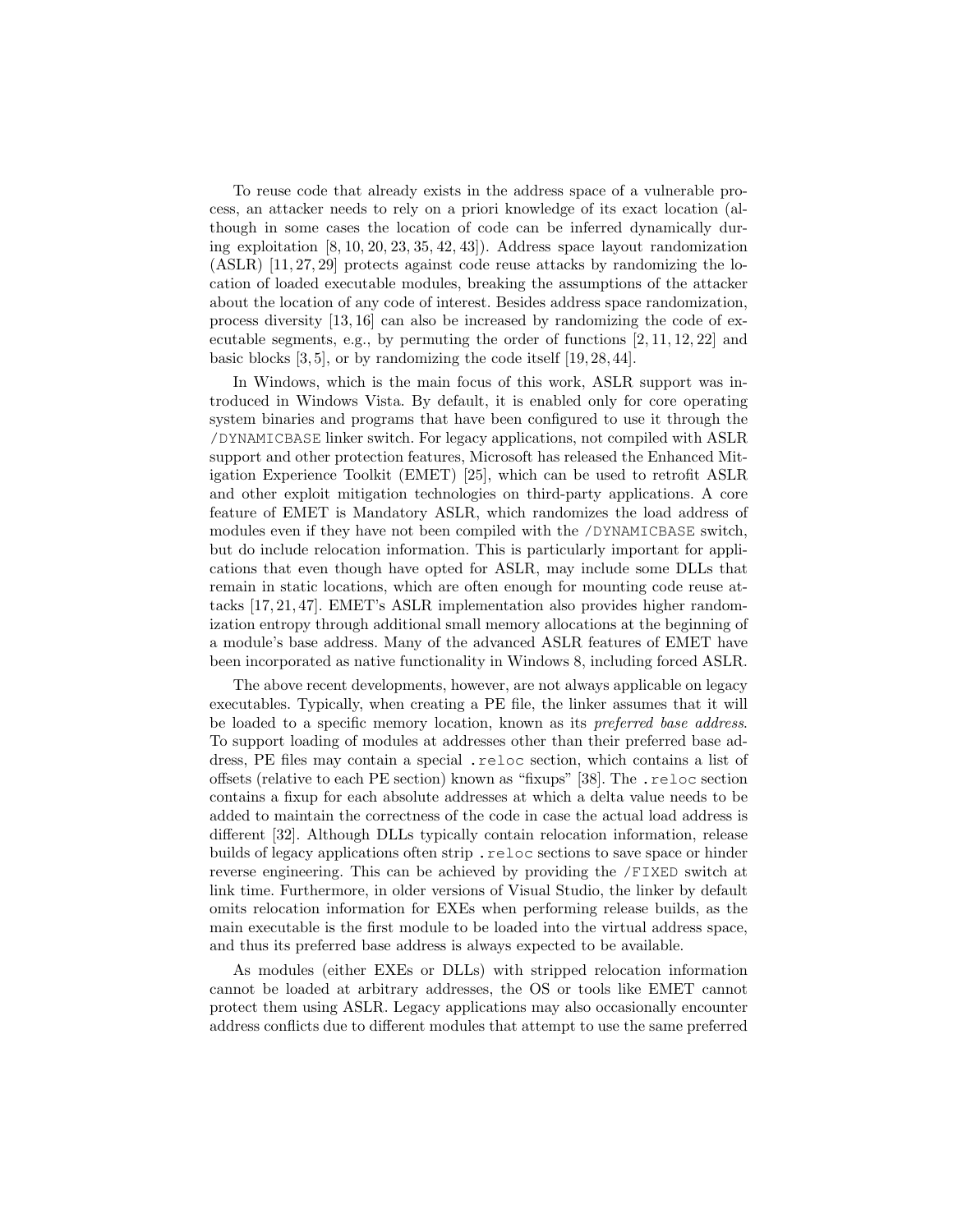base address. Our system aims to enable the randomization of the load address of modules with stripped relocation information by incrementally adjusting stale absolute addresses at runtime.

# <span id="page-4-0"></span>3 Approach

Our approach to the problem of relocating stripped binaries relies on reconstructing the missing relocation info by discovering such relocatable offsets at runtime. We note here that a static approach, i.e., using disassembly to find all the relocatable offsets, would be much more difficult, if not infeasible in many cases—the reason being that stripped binaries also lack debugging symbols, so complete disassembly coverage would be impossible in most cases.

#### 3.1 Overview

The basic idea of our approach is to load the stripped binary at a random location and monitor any data accesses or control transfers to its original location. Any such access to the original location is either a result of using a relocatable offset or an attack attempt (the attacker might try to reuse parts of the original code, not knowing that the binary was relocated). The next step is to identify the source of the access by checking whether it was indeed caused by a relocatable offset. In this case, the offset it located, its value is fixed to the new random base, and the relocation info is reconstructed so as next time the same program is executed a fixup for that address can be automatically applied.

Although there are a few different ways to monitor memory access and control transfers at runtime, we followed an approach that minimizes its effects and dependencies on third-party components. For instance, instruction-level dynamic binary instrumentation was not considered for this reason, as it requires the installation of third-party dynamic binary instrumentation frameworks (and typically incurs a prohibitively high runtime overhead). Our monitoring facility is built around basic operating system functionality, mostly memory protection mechanisms. More precisely, after a binary is loaded to a random location, we change the permissions of its original location to inaccessible, so as each time a memory access or control transfer happens to one of the original locations, a memory violation exception is raised. This type of exception usually contains the location of the instruction that caused it, the faulting address (can be the same as the instruction location), and the type of access (read or write).

The main challenge of our approach now becomes to identify whether an access to the original binary location is caused by a relocatable offset and how to trace it back to that offset. To better explain this issue, consider the following example. Assume that an instruction updates the contents of a global variable using its absolute address (e.g., 0x1000). When the instruction is executed from the new, randomly chosen location of the binary, an exception will be raised. At this point, we know the location of the instruction and the faulting address  $(0 \times 1000)$ . After analyzing the faulting instruction, we see that one of its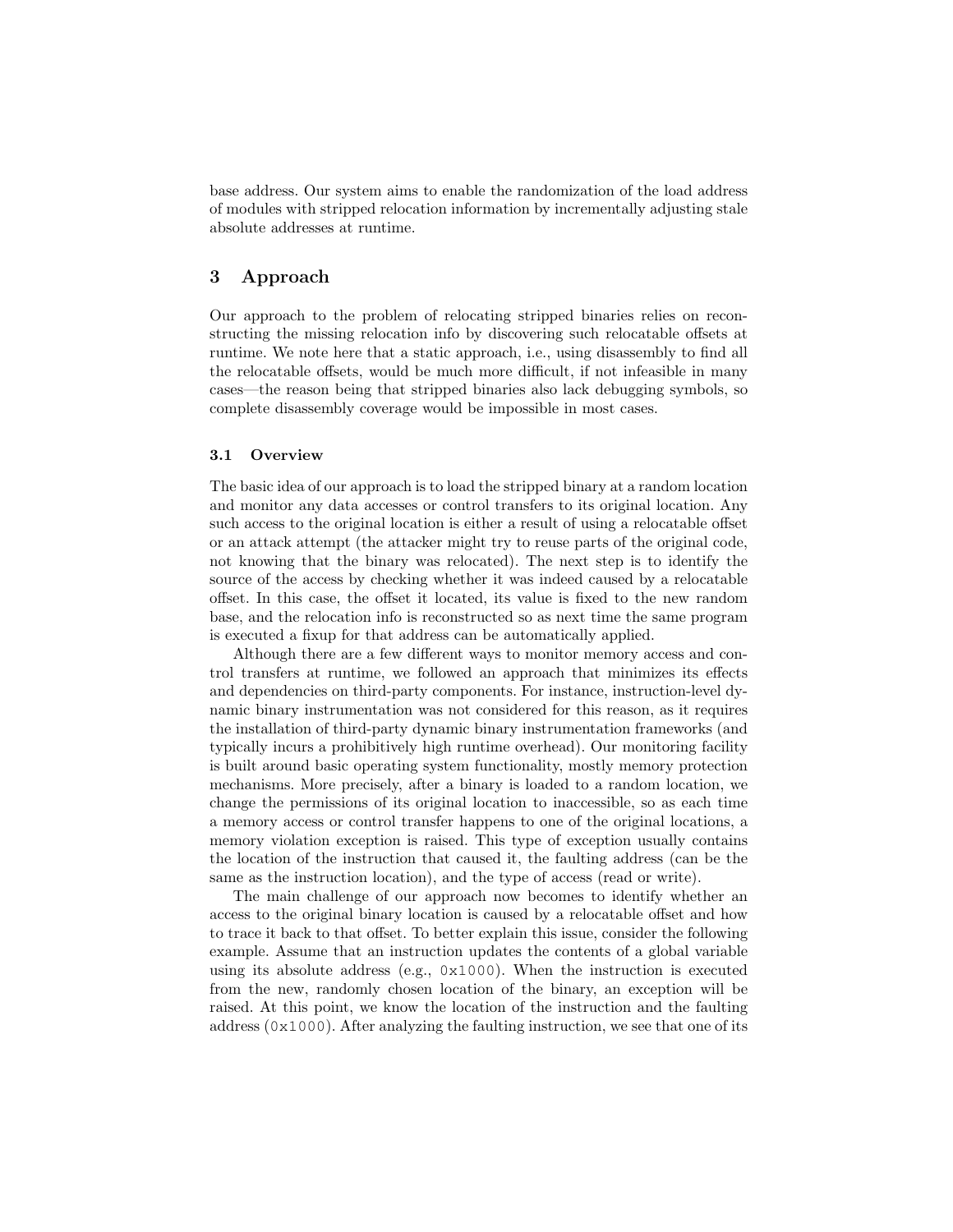operands is actually the faulting address. In this case, we have to fix the operand by adjusting it to the new random base, and also reconstruct the relocation info of this offset.

The example above is the most straightforward case of identifying a relocatable offset. In practice, in most cases the relocatable offset is not part of the faulting instruction. For example, consider the case of dereferencing a global pointer. There is an instruction to load the value of the pointer, probably in a register, and another instruction to read the contents of the memory location stored in the register. In this case, the faulting address is not directly related with the faulting instruction. Even worse, there are cases in which the relocatable offset has been changed before it is used. For example, accessing a field from a structure in a global array would only require a single relocatable address (the location of the array) and would result in many runtime accesses within the range of the array. It is very difficult to trace such an access reliably back to its source relocatable offset.

However, code-reuse attacks rely solely on the knowledge of the code's location, regardless of the location of data. Based on this observation, and due to the problematic nature of data pointer tracing, we focus on randomizing the load address of code segments only. Code pointers are usually guaranteed not to support any arithmetic—it would be difficult to imagine code that depends on expressions such as adding a few bytes to the location of a function start, at least for compiler-generated code. An exception to this is jump tables that contain relative offsets, but this is a case that can be easily covered, as we will see later on. This simplifies the overall approach, without sacrificing any of the security guarantees.

Figure [1](#page-6-0) shows a high-level overview of our approach. When a stripped binary is loaded for execution (left side), its code segment is moved to a random location, while the original location becomes inaccessible (right side). Then, whenever there is a memory access or control transfer to the original location (solid arrow), the faulting address along with the instruction that caused it are analyzed. Based on this analysis, the source relocatable offset is pinpointed, gets fixed, and its relocation information is reconstructed. In the following, we describe in more detail how this analysis is being performed.

### 3.2 Access Analysis

The series of steps performed after a memory access violation exception is raised due to a memory access in the original code location is depicted in Figure [2.](#page-7-0) Broadly speaking, access violations are grouped into two categories based on their root cause: (i) reading the contents of the original code segment, and (ii) control transfers to the original code segment. To distinguish between the two, the system checks whether the value of the instruction pointer is within the original code segment.

In practice, the first case corresponds mostly to indirect jump instructions that read their target from the code segment. These are typically part of jump tables, which are used for the implementation of switch statements in C. In the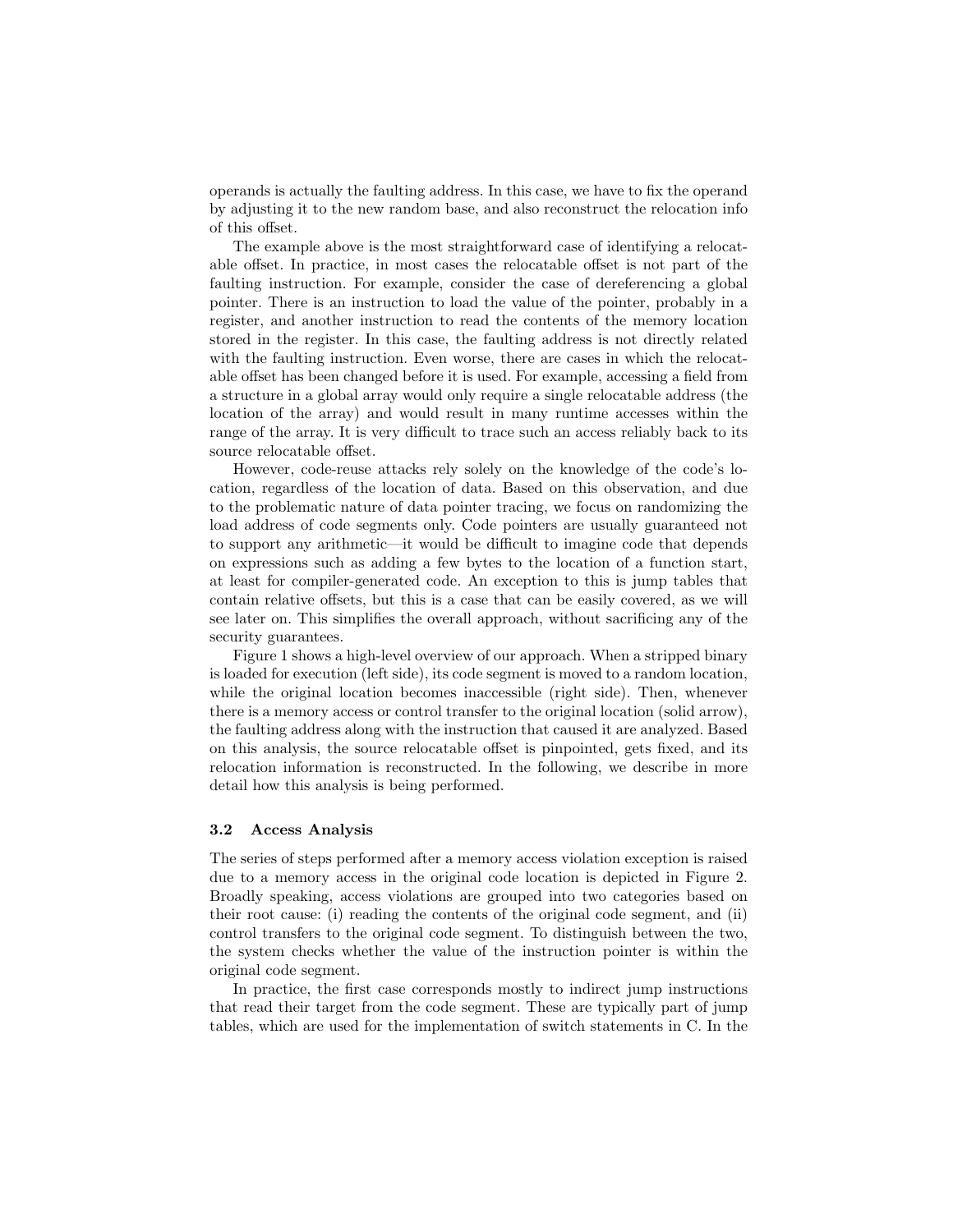

<span id="page-6-0"></span>Fig. 1. High-level overview of runtime relocation fixup. The code segment of a stripped binary is loaded to a randomly chosen location, and its original memory area is marked as inaccessible. Memory accesses and control transfers to any of the original locations are trapped. Relocation information is then reconstructed by analyzing the faulting instruction.

second case, control is transfered to the original code segment because a code pointer that has not been relocated is used. This could be a simple function pointer, part of a  $C++$  virtual table (vtable), or a static one, represented as an immediate value in an instruction. In the following subsections we describe in detail how each of these cases is handled.

When control is transferred to locations in the original code segments for which there is no code pointer, or when we can not verify it as a legitimate code pointer, these transfers are flagged as code-reuse attempts (see Fig. [2\)](#page-7-0). This effectively allows attackers to reuse code paths for which there are legitimate code pointers (e.g., function entries or jump table targets), given that they have not been reconstructed yet. Arguably, this leaves a very limited set of gadgets for the attacker, which quickly shrinks further as relocatable code pointers are identified.

### 3.3 Jump Tables

A jump table is an array of code targets that is usually accessed through an indirect jump. The following is an example of such a jump table in x86 assembly (taken from gcc's binary):

.text:004D5CCE jmp ds:off\_4D6864[eax\*4] ; switch jump ... ; DATA XREF: \_main+2CE ; jump table for switch statement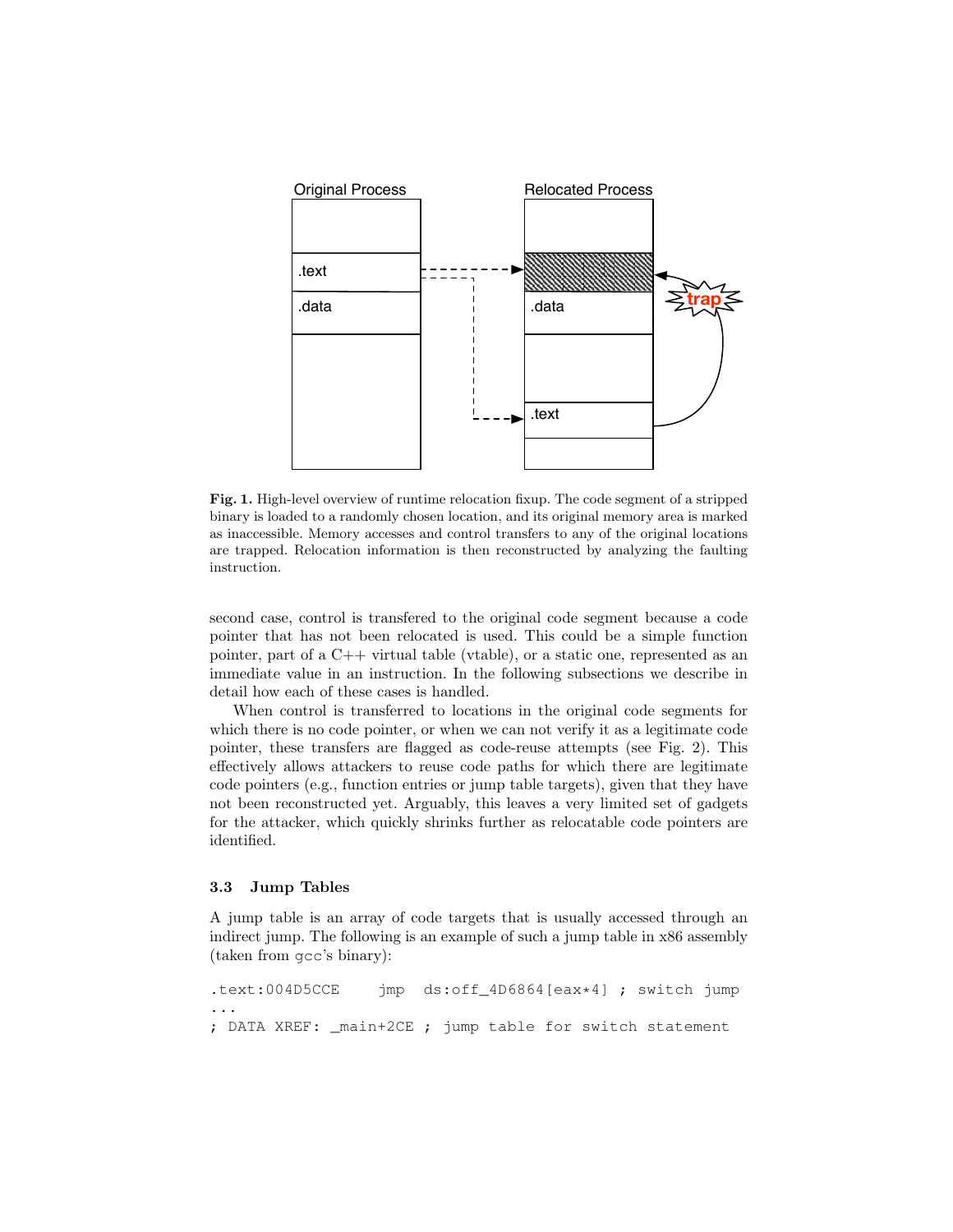

<span id="page-7-0"></span>Fig. 2. Flow graph of the procedure followed after a memory access exception (trap) is generated. If the instruction pointer (EIP register) at the time of the exception is within the original code segment, the system performs pointer verification, otherwise the faulting instruction is fixed.

| .text:004D6864 off 4D6864 | dd offset loc 4D5D53 |
|---------------------------|----------------------|
| text:004D6868             | dd offset loc 4D5D63 |
| .text:004D686C            | dd offset loc 4D5D93 |
| $.$ text:004D6870.        | dd offset loc 4D5D8B |

When the jmp instruction is executed from the new random location, an exception is going to be raised, with the faulting address being (0x4D6864 + eax \* 4). This is handled as follows: i) starting from the location pointed to by the faulting address, we scan the bytes before and after that location for more addresses and fix them, and ii) we also fix the relocatable offset in the address operand of the indirect jump instruction. In case of jump tables with relative offsets, we just skip the first step.

## 3.4 Pointer Verification

After jump tables are covered, we only expect to see control flow transfers to the locations of the original code. In these cases, the location of the faulting instruction is also the faulting address—there is no information about the source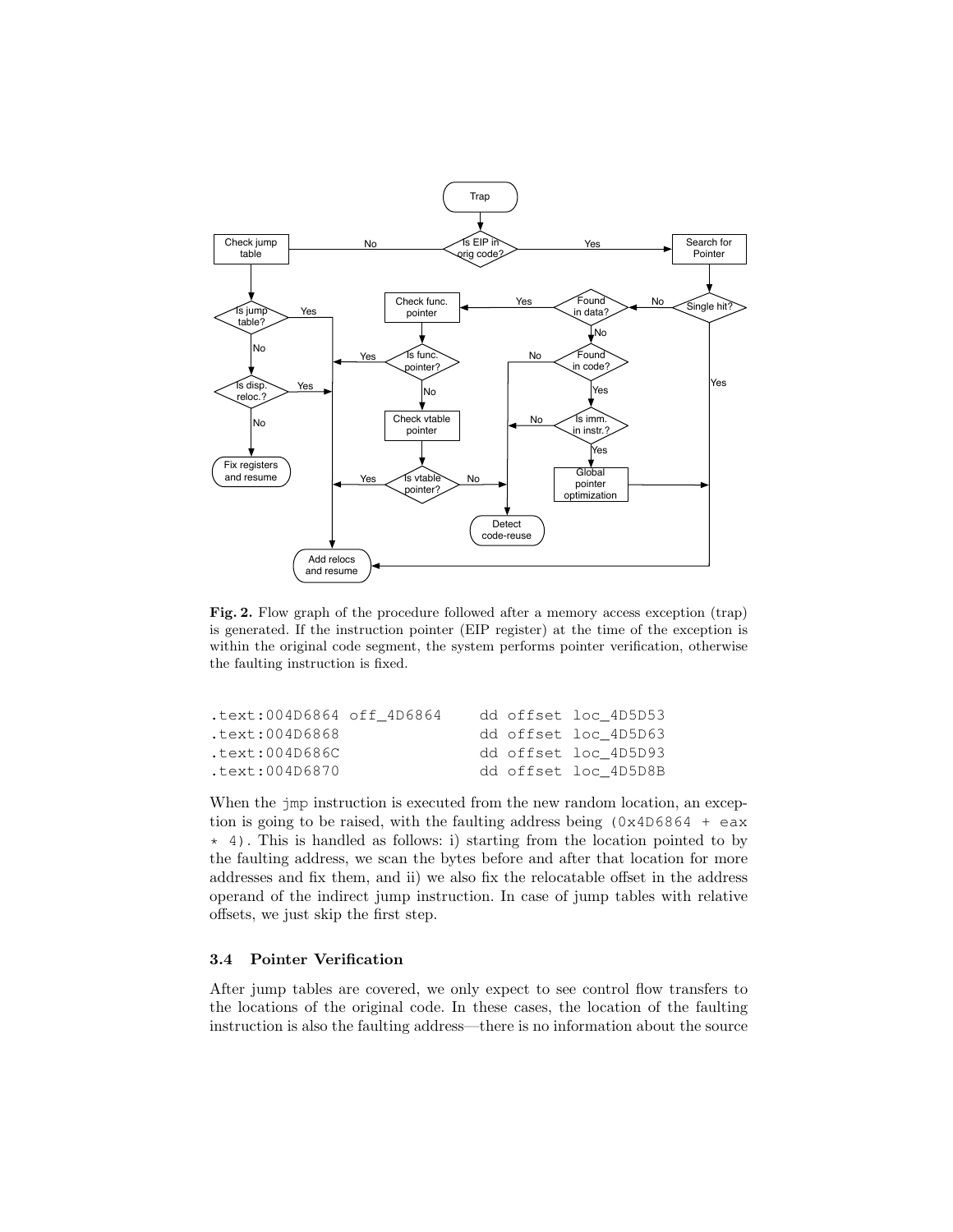instruction. Given a faulting address, the whole code segment and initialized data are scanned for all its occurrences. If there is a single occurrence, we assume that it is a relocatable offset, which is handled appropriately. Otherwise, for each occurrence in the code segment, we verify that it is indeed part of a valid instruction—more precisely, an immediate operand.

Occurrences found in the initialized data segments are a bit more complicate to cover. Usually, for such a hit to be indeed a relocatable offset, it has to be a variable holding a function pointer, so there should be a way of accessing that variable. To verify this, we just need to find a data reference to that variable. In addition, function pointers can be parts of structures, arrays, or a combination of both. In general, we verify that an occurrence of the faulting address in the data segment is a relocatable offset that needs to be fixed if we can find a reference to or near its location (given as a parameter).

The following example illustrates the function pointer verification process. Assume there is a global variable that is statically initialized with the address of a function. Also, there is an indirect call instruction that reads the value of the global variable and transfers control to its value. At runtime, the value is going to be read (because the data segment is not relocated) and an exception is going to be raised when control is transfered to the function. Both the faulting address and the faulting instruction will correspond the beginning of the target function. At this point, we find an occurrence in the code segment and verify that it belongs to an instruction—which is the indirect call in this case.

Another use of function pointers is in  $C++$  virtual tables, which is how dynamic class methods are represented. These pointers are handled a bit differently than simple function pointers, and, for this reason, we have introduced special checking rules. We first verify that there is a move instruction that copies the head of the table to a newly created class instance, by finding a move instruction that references a memory location close to the place where the code pointer was found. We then also verify that the control was transferred by an indirect call through a register, by reading the current value at the top of the runtime stack (return address) and disassembling the instruction right before the location it points to. Bellow is a real example taken from the eon binary of the SPEC benchmarks suite:

```
;; function call
```

```
.text:004017F9 mov eax, [ecx] ; ecx is this ptr
.text:004017FB mov eax, [eax+24h]
.text:004017FE push edx
.text:004017FF mov edx, [ebp+arg_4]
.text:00401802 push edx
.text:00401803 mov edx, [ebp+arg_0]
.text:00401806 push edx
.text:00401807 call eax
.....
```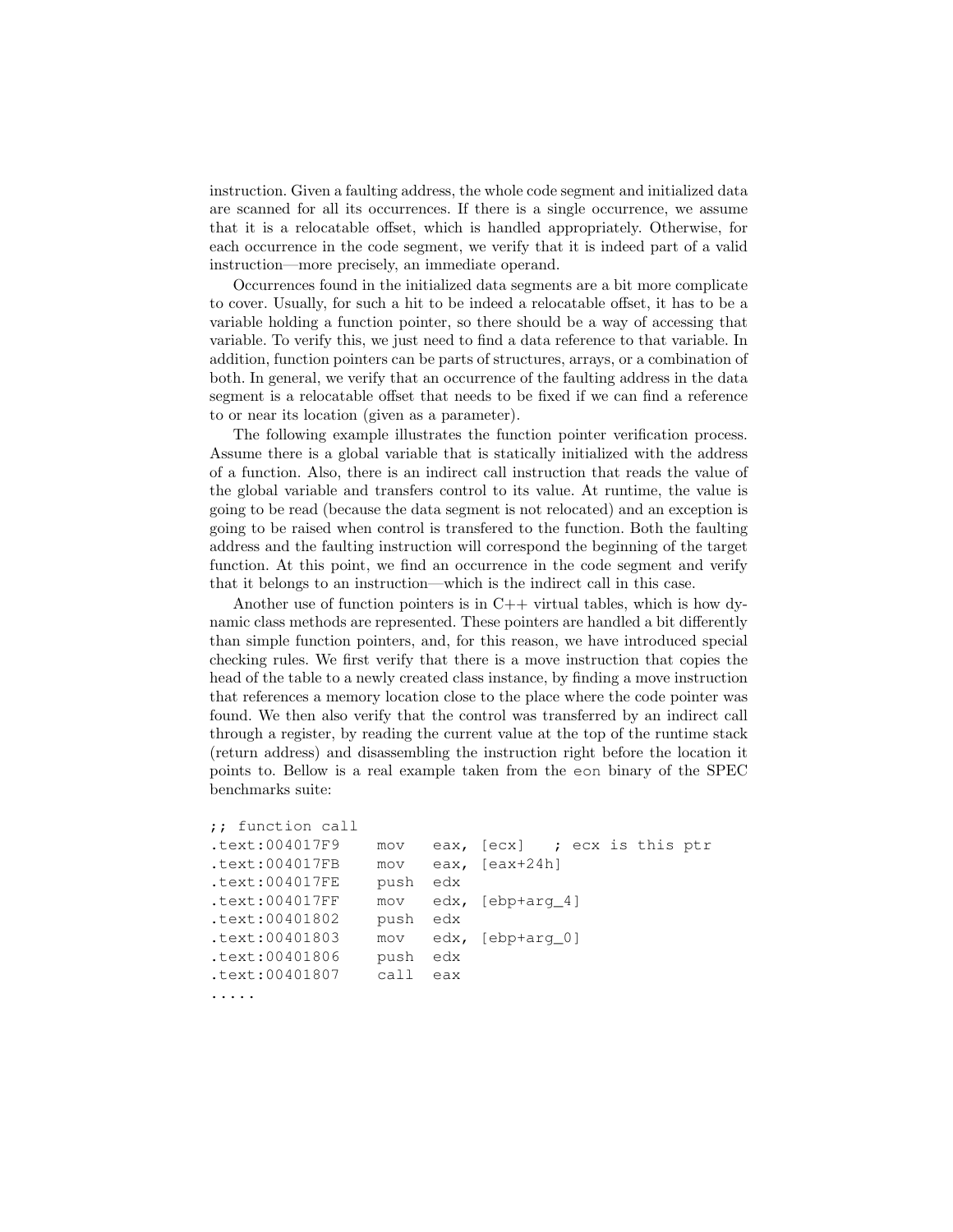```
;; vtable (the static part)
; DATA XREF: sub_409B40+8o ; sub_40B0E0+2Fo
.rdata:00461D24 off_461D24 dd offset sub_40AAD0
.rdata:00461D28 dd offset sub_409BB0
.rdata:00461D2C dd offset sub_409BC0
.....
;; copying the head of the table
.text:0040B10C lea ecx, [esi+4] ; this
.text:0040B10F mov dword ptr [esi], offset off_461D24
```
The top part of the example shows the code that loads the function pointer from the vtable to the eax register and then transfers control there by calling it. The call instruction at the end will actually going to raise an exception. While handling the exception, we check (i) the table that contains the faulting address at 0x461D24 (middle part) is referenced by a move instruction at 0x40B10F (bottom part), and (ii) the instruction before the return address is a call instruction with a register operand (at  $0 \times 401807$ ).

## 3.5 Dynamic Data

Although in order to reconstruct the missing relocation information we need to locate relocatable offsets within the image of the executable module, copies of such values also appear in dynamic data (e.g., in the stack or heap). This is the result, for example, of a global pointer being copied in a structure field that was dynamically allocated. In this case, an exception is going to be raised when the copy of the pointer (in the structure) is used. As described before, our technique is going to trace the original relocatable offset. This is sufficient for reconstructing the relocation information for this pointer, and avoid dealing with the same problem next time the same program is executed. However, we do not take any further actions to deal with copies in dynamic data. Thus, we might have to handle more than one exceptions for the same relocatable value during the same run in which it was first discovered. This, of course, does not affect the correctness and robustness of the technique in any way, but can affect overall performance.

To avoid the performance penalty under some cases, while not weakening our original approach, we added a simple optimization for global pointers. Each time a relocatable offset is fixed, and it is found to be the source operand of an instruction that copies it over to a global data location, we check whether the destination memory location contains the same value and relocate that copy, too. Below is an example of a few such instructions (taken from gcc's binary):

| .text:004D5A69 | MOV | dword 550968, offset loc 4D1F10 |  |
|----------------|-----|---------------------------------|--|
| .text:004D5A73 | MOV | dword 550AAC, offset loc 4D1C20 |  |
| .text:004D5A7D | MOV | dword 5509C4, offset nullsub 1  |  |

The first mov instruction in the above example copies the (relocatable) offset loc 4D1F10 to the global data memory location 0x550968. At the time an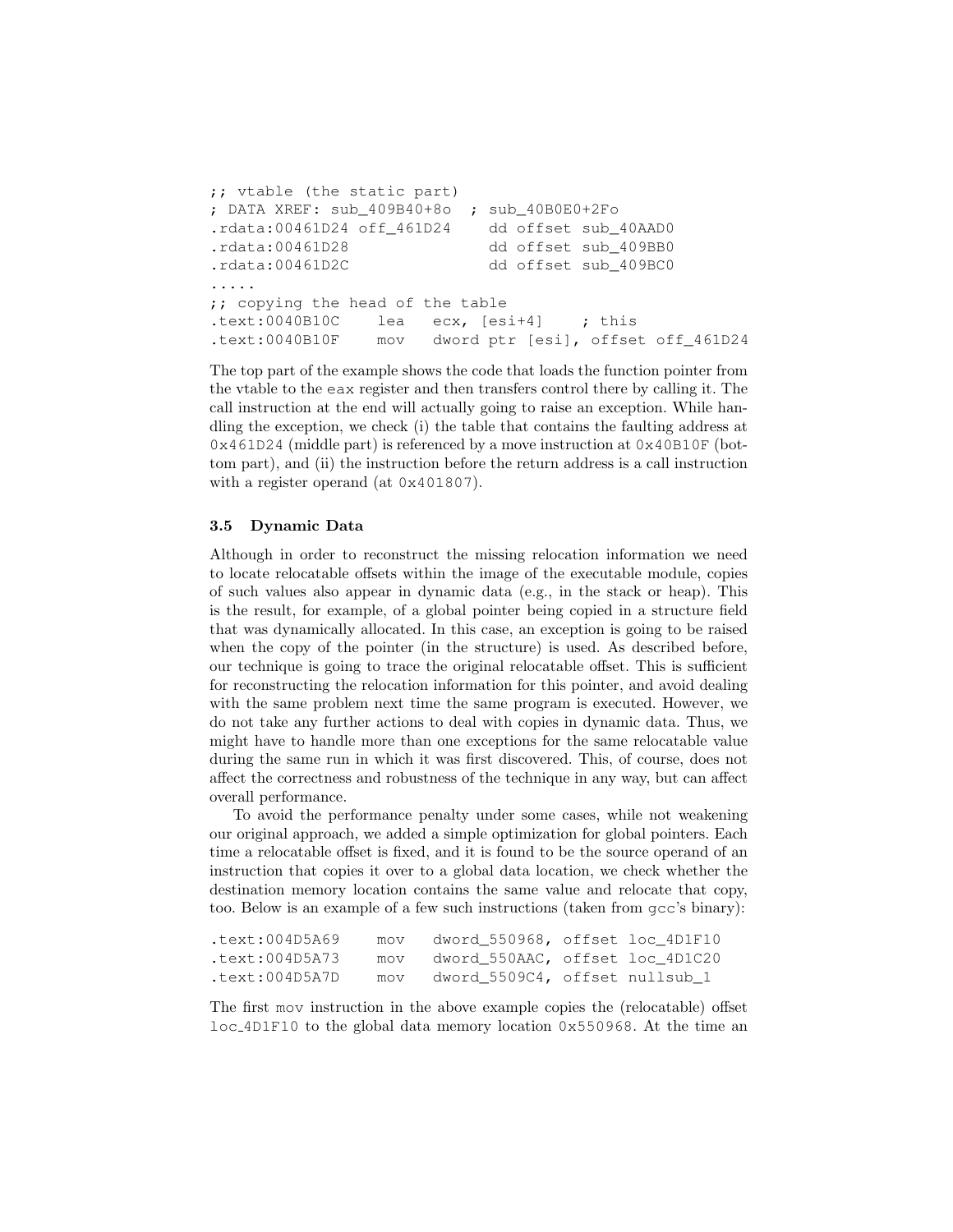exception is raised because control was transfered to address 0x4D1F10, the source operand of the first mov instruction will be fixed, and, if the same value is found at address  $0 \times 550968$ , that will be fixed as well. In this way, future copies of the relocatable offset will point to the new code location, and no more exceptions will be raised for this instance.

In general, when this optimization is not applicable and there are many copies of relocatable offsets being repeatedly used, we have the option to set an access threshold, beyond which the system can inform the user that restarting the program would greatly increase its performance. Still, we believe that this is a minor issue, as it might occur only in the first few times a program is executed. After that, the relocation information of the majority of the relocatable offsets will have been reconstructed.

# 4 Implementation

We built a prototype of the described technique for the Windows platform. Most of the development of the tool was done on Windows XP. However, as the APIs we use have not changed in more recent versions of the operating system, our prototype supports even the latest version, which is Windows 8.1 at the time of writing.

The most significant part of the implementation is built on top of the Windows Debugging API [\[26\]](#page-18-13), with the addition of some other standard functions (e.g., CreateProcess). This API is designed to work between two processes: the parent process is responsible for spawning a child process, and then capture and analyze any debug events the child generates. Debug events include memory access violation exceptions, process/thread startup/termination, and so on. Our implementation is bundled as a single application (about 1.5 KLOC) which can be executed from the command prompt, and receives the path of the target program to be protected as a command-line argument.

At a higher level, there are two phases of operation: initialization and runtime. We discuss both in sufficient detail in the rest of this section.

## 4.1 Initialization

The first step during the initialization phase is to spawn the process, while passing the appropriate arguments in order to enable debugging. The very first debug event generated by the child process is a process creation event, which is handled by the parent by performing the following tasks before resuming the execution of the child process. Initially, the Portable Executable (PE) headers are parsed. These headers include information such as the boundaries of each section (data, code, etc.) and the entry point of the code. Given that information, we proceed by copying the code section to a new, randomly chosen location using the ReadProcessMemory and WriteProcessMemory API functions, while changing the memory protections of the original code segment to inaccessible using VirtualProtectEx.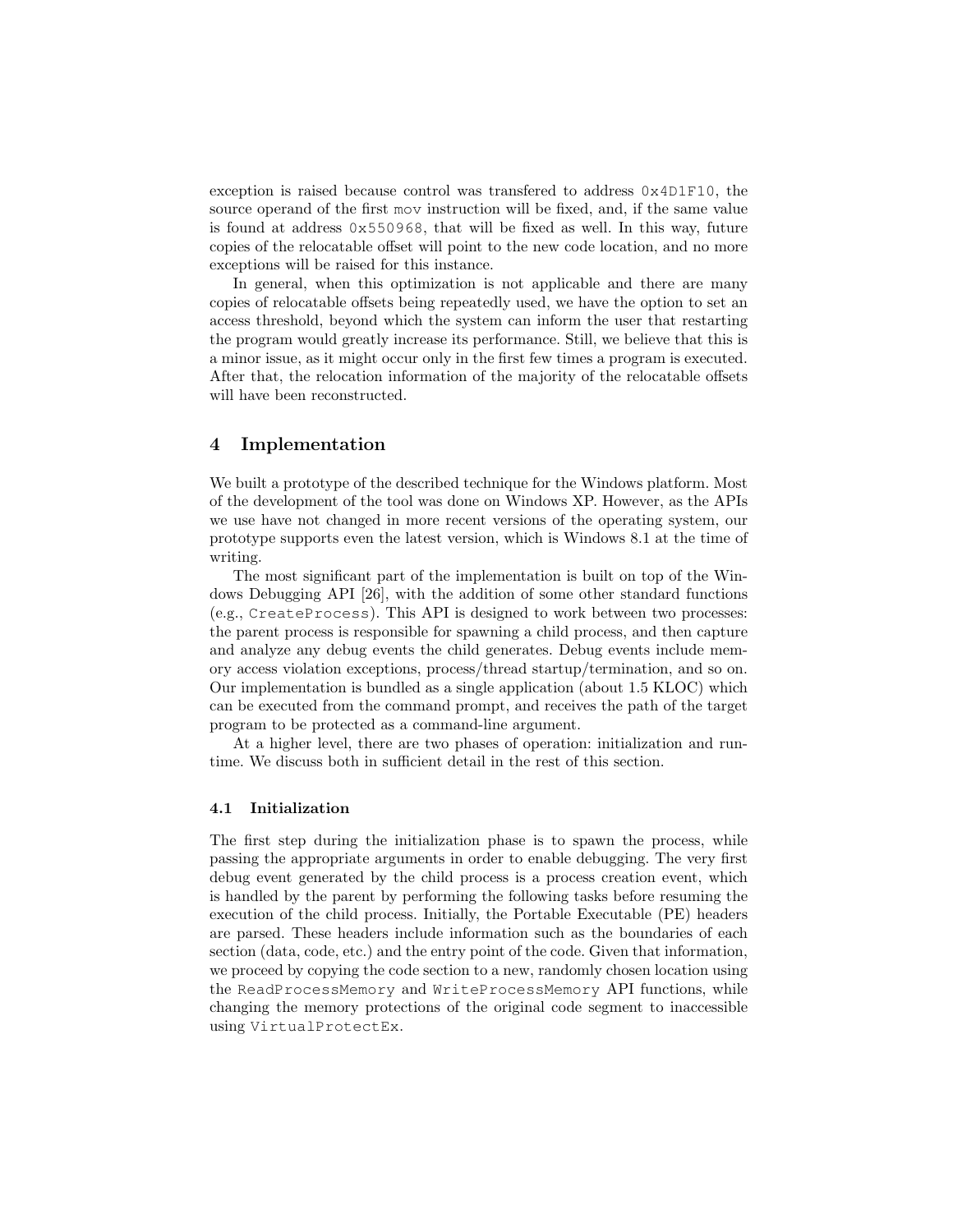In order to improve the performance of certain runtime operations, a hash table of all possible code pointer values is built. This is done by scanning all sections and inserting any four-byte values (assuming 32-bit processes) that fall into the address range of the original code segment. Finally, we check whether there is a file that contains relocation information that was discovered as part of previous runs, and apply them.

#### 4.2 Runtime

After initialization is completed and control is given back to the child process, the parent blocks while waiting for the next debugging event. Usually, we expect memory access violation exceptions to be generated after this stage. New DLL loaded events might happen as well, but rarely. Whenever a new DLL is loaded in the address space of the child process, the system checks whether it contains relocations. In case it does not, the same initialization steps that were previously described are performed.

As described in Section [3,](#page-4-0) the core of our technique is implemented as part of the handling mechanism of memory access violation exceptions. Each exception record contains information about the location of the instruction that caused it, along with the faulting address. Based on this information, we distinguish between two main cases: i) the instruction pointer falls within the address range of the original (inaccessible) code segment (instruction address and faulting address are the same), and ii) an illegal memory access was made by an instruction located in the relocated code segment (instruction address and faulting address are different).

If the instruction pointer after a memory exception is received falls within the original code segment, this means that the control flow was transfered there and the program failed when it tried to execute the next instruction. In this case, the faulting address corresponds to the location of the instruction in the exception record. The exception is handled by first looking up the faulting address in the hash table—which is constructed during the initialization phase. A single hit is the simplest case, because it means that this is the source of the exception. If there are more than one hits, each one is verified using the rules described in Section [3](#page-4-0) for immediate values or function pointers.

Alternatively, if the faulting instruction belongs to the relocated code segment, this means that one of its operands caused the fault. This happens under two circumstances: the instruction is an indirect jump, reading a jump table target from the original code location, or an instruction that uses a copy of a relocatable value from dynamic data.

## 5 Evaluation

In this section we present the results of the experimental evaluation of our prototype in terms of correctness and performance overhead. For the largest part of our evaluation, we used benchmarks from SPEC CPU2006 [\[4\]](#page-17-12), as well as some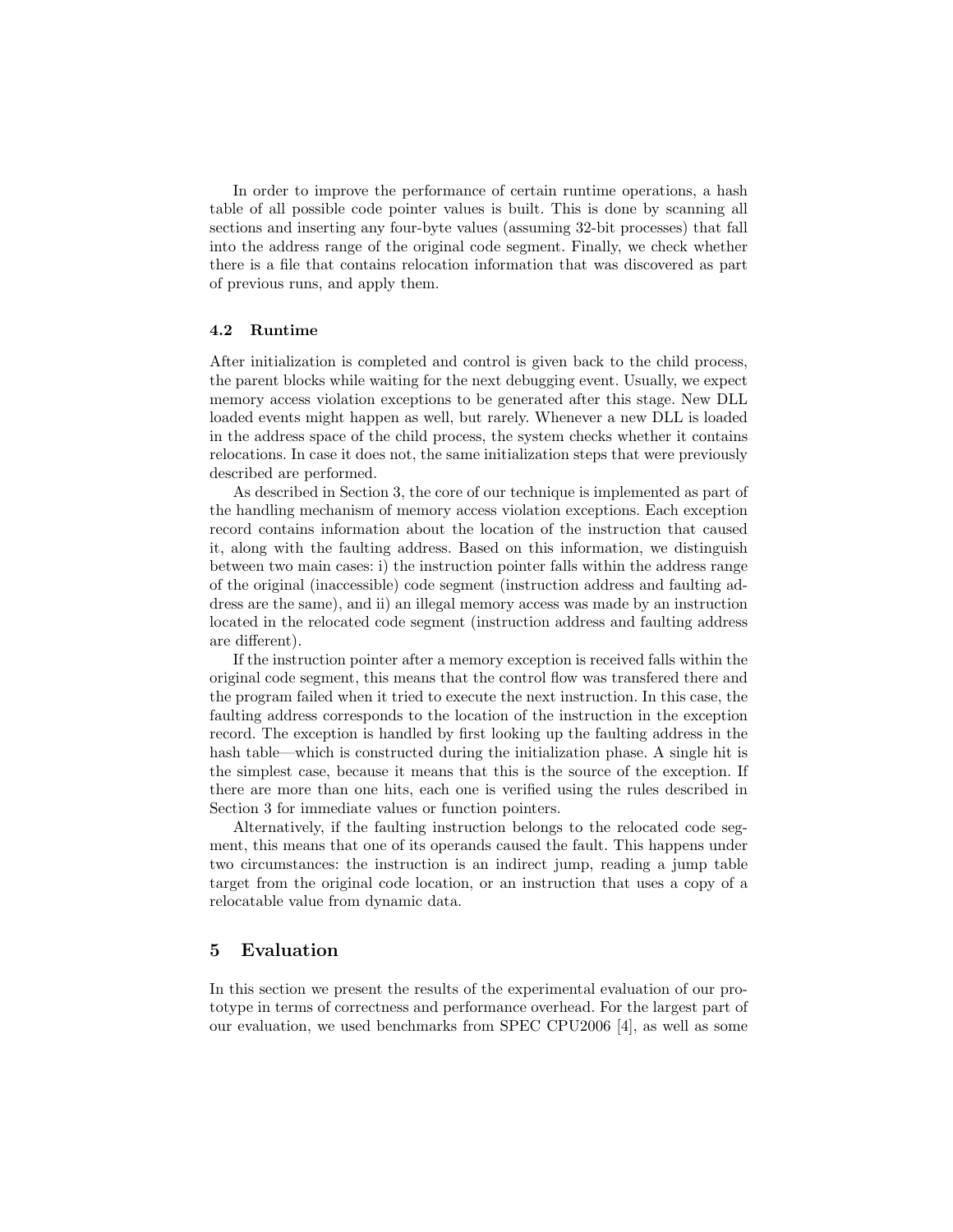| Program   | Possible<br>Pointers | Jump<br>Tables | Verified<br>Pointers | Single<br>Hit | Dynamic<br>Data | Global<br>Opt. | Reconst.<br>Reloc. |
|-----------|----------------------|----------------|----------------------|---------------|-----------------|----------------|--------------------|
| perlbench | 31,260               | 118            | 633                  | 83.0%         | 43M             | 41             | 2,614              |
| bzip2     | 2,147                | $\overline{4}$ | 11                   | 84.6%         | 25              | 4              | 76                 |
| qcc       | 98,955               | 510            | 1,008                | 65.2%         | <b>73M</b>      | 269            | 7,849              |
| mcf       | 1,875                |                | 13                   | 100.0%        | 19              |                | 22                 |
| qobmk     | 69,852               | 2.1            | 968                  | 63.5%         | 4M              | 54             | 1,270              |
| hmmer     | 4,798                | 15             | 17                   | 94.4%         | 42              | $\mathfrak{D}$ | 152                |
| sjeng     | 8,460                | 12.            | 17                   | 100.0%        | 18              |                | 135                |
| h264ref   | 17,526               | 17             | 2.7                  | 71.0%         | 320K            | 61             | 209                |
| omnetpp   | 24,861               | 13             | 1,509                | 90.6%         | 269K            | 8              | 1,669              |
| astar     | 2,690                | $\mathfrak{D}$ | 20                   | 100.0%        | 31              |                | 42                 |
| xalancbmk | 141,246              | 54             | 4,402                | 84.2%         | 9M              | 2.4            | 5,392              |

<span id="page-12-0"></span>Table 1. Statistics from running the SPEC benchmarks using the reference input data (largest dataset).

real-world applications, such as Internet Explorer and Adobe Reader. All the experiments were performed on a computer with the following specifications: Intel Core i7 2.00GHz CPU, 8GB RAM, 256GB SSD with 64-bit Windows 8.1 Pro.

## 5.1 Statistics

We started our evaluation with the goal of getting a better feeling on the differences of applying our technique to programs with distinct characteristics. First, we selected all the test programs in the integer suite that come with the SPEC benchmark and stripped the relocation information from the compiled binaries. Out of the twelve programs in that set, only libquantum had to be left out because it uses some C99 features that are not supported by Visual  $C++$  (as noted in the SPEC configuration file Example-windows-ia32-visualstudio.cfg). Then, we executed each one using our prototype and gathered some valuable statistics that provide insights about the runtime behaviour of our technique. At the same time, we checked that the output of the benchmark test runs was correct, which in turn verified the correctness of our implementation under these cases.

Table [1](#page-12-0) shows the results of this run. The first column contains the name of each SPEC test program, followed by the number of possible pointers that we identified for each during the initialization phase. The next three columns show the number of identified jump tables and the number of verified pointers along with the percentage of them that had a single hit in the possible pointers set. Next, we have the number of times that an already fixed relocatable offset reappeared at runtime because of copies of it in dynamic data, followed by the number of global pointer copies that we were able to apply the optimization described in the last part of Section [3.](#page-4-0) Finally, the number of actual relocatable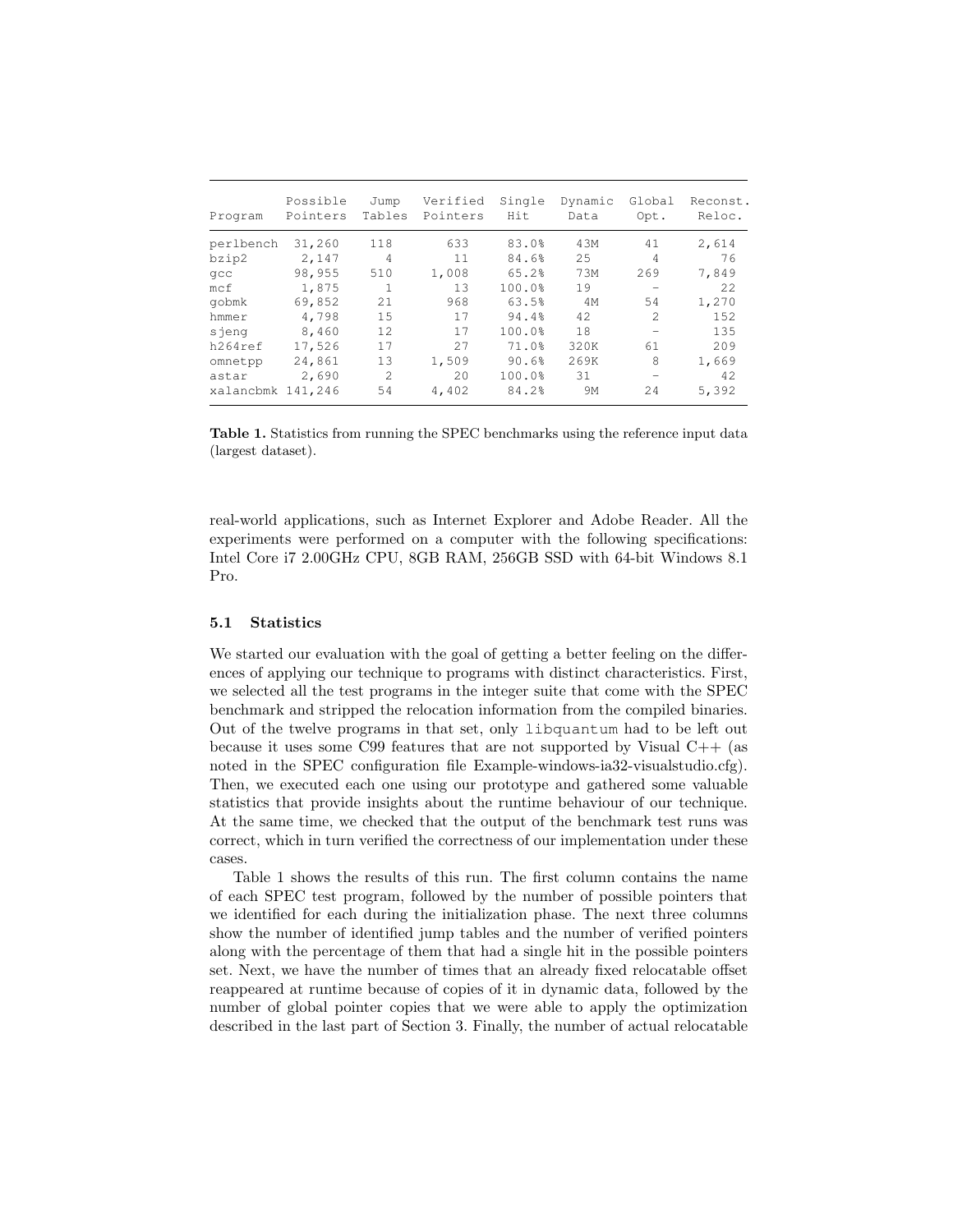

<span id="page-13-0"></span>Fig. 3. Normalized slowdown compared to normal execution (no relocation). Darkcolored bars show the slowdown during the first run, where most of the relocations are discovered and there are still copies of them in dynamic data. Light-colored bars show the slowdown during the second run (and any subsequent runs) where most of the relocations have already been discovered.

offsets that we were able to reconstruct their relocation information in shown in the last column.

An interesting observation is that most of the times we have a single hit during the verification of a code pointer, which simplifies the overall procedure. Another interesting thing to note is that there is a very high variation in the number of times that a copy of an already fixed relocatable offset in dynamic data is used. This ranges from a few tens to tens of millions using these test cases. At the same time, we note that there does not seem to be any significant correlation of this number and the actual number of the reconstructed relocatable offsets.

#### 5.2 Performance Overhead

Next, we focus on evaluating the performance overhead. As already mentioned, the only case where we expect our technique to affect the performance of a target application is during the first (or, few first) times we execute it, where most of the relocations are being discovered. Any consecutive execution should have a minimal runtime overhead impact.

Figure [3](#page-13-0) shows the normalized slowdown for the first execution of the SPEC programs under our prototype (Discovery run) and another execution after the relocations have been discovered (Second run). In both cases, the slowdown is compared to a normal execution without relocating the program (baseline). Also, the input data used for this experiment was the reference dataset (i.e., the largest dataset), where the average completion time for each test program is a couple of minutes. As expected, we see that the overhead of the second run is minimal (less than 5% on average) and mostly attributed to the unoptimized way of applying the discovered relocation information. Currently, in our prototype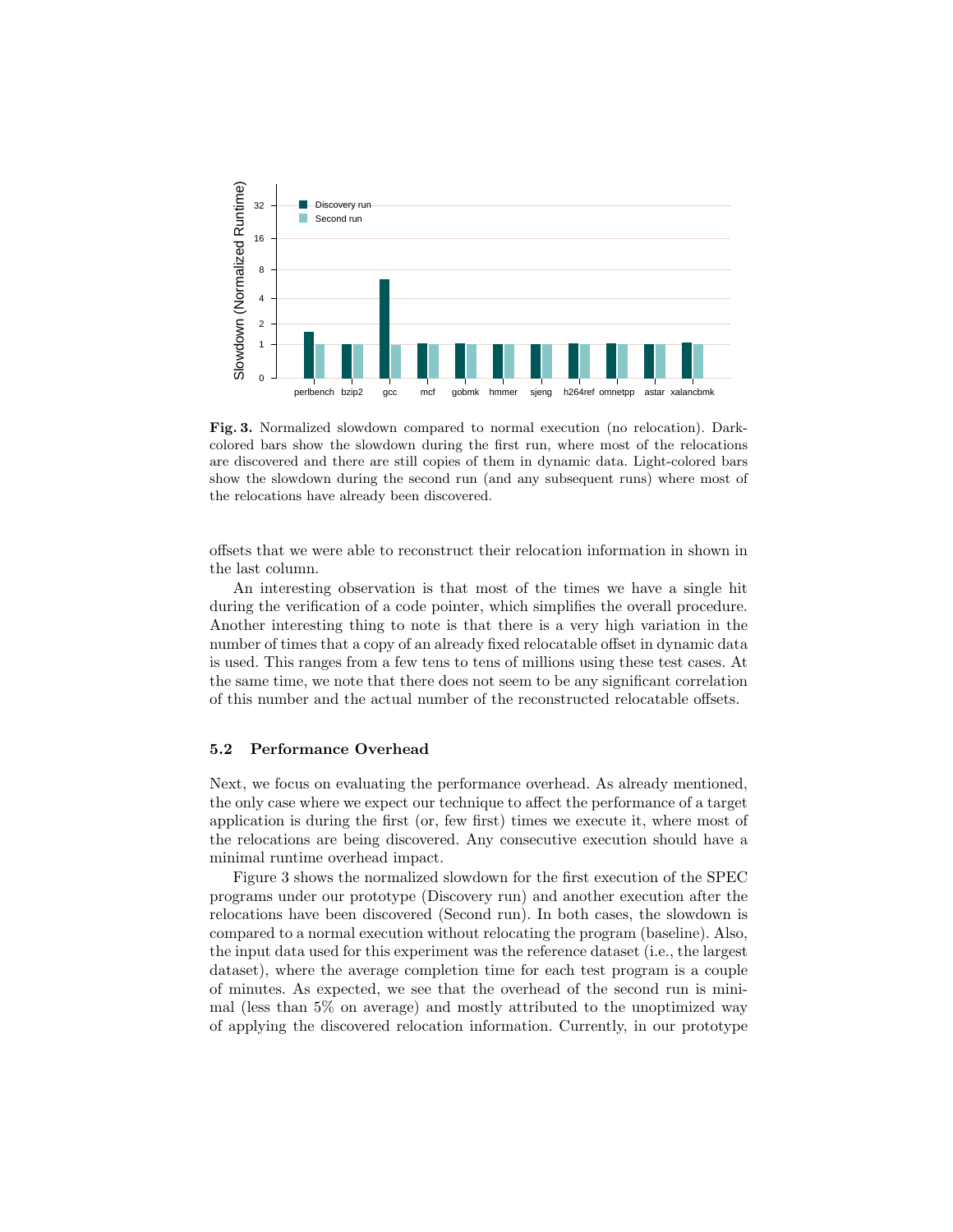

<span id="page-14-0"></span>Fig. 4. Avoiding the performance hit during the dynamic relocation discovery phase (first run) by gradually increasing the input size on each execution. The overall time in this case is much less compared to running a program using large input the first time.

implementation we relocate every offset separately. For each of them, we read its value, change the memory permissions, update its value and restore the memory permissions. The unusually high performance overhead that we observed when executing gcc is due to the fact that it contains a high number of relocatable offset copies in dynamic data (see Table [1\)](#page-12-0). Although, that overhead does disappear in any consecutive execution, there is not much we can do at this point, except asking the user to restart the execution of the program in order to take advantage of the already discovered relocatable offsets. An alternative strategy is to ask the user to start with a very small input and progressively increase the workload of the program during the first few executions, until the majority of the relocations are discovered.

To demonstrate the effectiveness of that strategy, we applied it on the SPEC CPU2006 benchmarks. These test programs come with three different inputs: a very small test dataset used for verifying the functionality of the programs, a medium-sized train set used for feedback-directed optimizations and the reference dataset, which is much larger that the other two. For all the results up to this point, we have used the reference dataset. Figure [4](#page-14-0) shows the normalized slowdown of applying our technique to the same SPEC programs, but while increasing the workload (from test, to train and reference) this time. Also, during each execution, we allow our prototype to use any reconstructed relocation information that has been discovered from previous executions. The slowdown of the reference dataset is much less compared to the one reported in Figure [3.](#page-13-0) Moreover, the overall discovery phase (which is now broken down to three executions) is much quicker compared to Figure [3,](#page-13-0) in absolute numbers. Even though gcc seems to have a larger slowdown with the test dataset than before, this accounts for 22 seconds, plus a few minutes for the next two executions, compared to 48 minutes when using the large reference dataset during the first execution.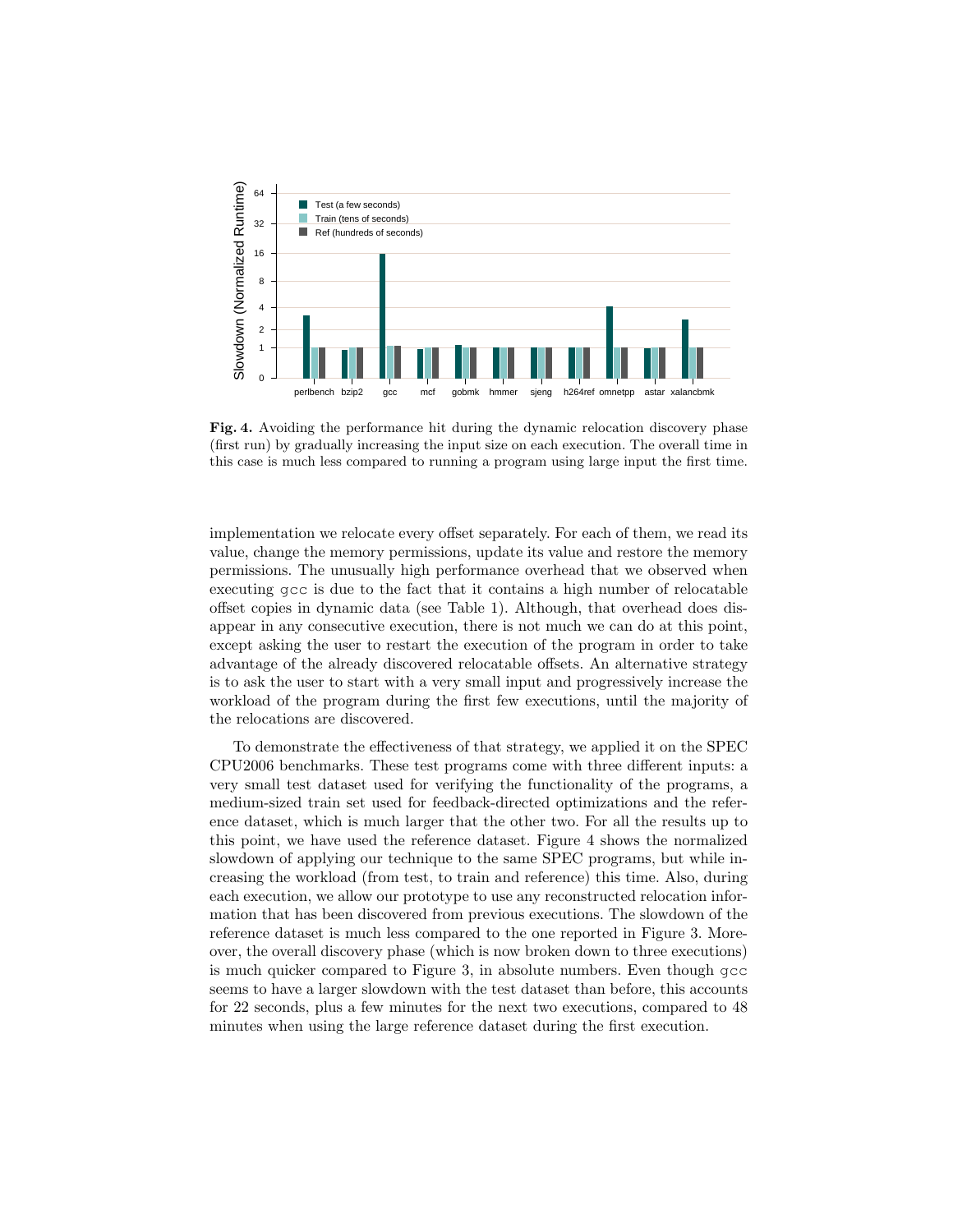#### 5.3 Use Cases

The final part of our evaluation focuses on the feasibility of applying our technique on popular, real-world applications. For this purpose, we installed older versions of both Internet Explorer and Adobe Reader, where the relocation info of their EXE files was stripped. The exact versions we used were 6.0.2900.5512 and 8.1.2, respectively. In both cases, the code size of the non-relocatable EXE was relative small, approximately 10KB. Using our prototype implementation of our technique we were able to successfully relocate the code segments to a new and random location, while not breaking the functionality of the applications. The number of relocatable offsets for which we reconstructed their relocation information was 18 for Internet Explorer and 3 for Adobe Reader. Although it is just a small number of relocations, reconstructing this information is crucial in protecting these applications.

## 6 Related Work

We divide the related work into two parts. First, we review work that is related to address space layout randomization. Reconstructing relocation information enables or improves the accuracy of these proposals. Second, we review work from the field of dynamic data structure excavation, where similar techniques to ours are used.

## 6.1 Code Randomization and Disassembly

As code-reuse attacks require precise knowledge of the structure and location of the code to be reused, diversifying the execution environment or even the program code itself is a core concept in preventing code-reuse exploits [\[13,](#page-17-7) [16\]](#page-18-7). Address space layout randomization [\[27,](#page-18-0) [29\]](#page-18-6) is probably one of the most widely deployed countermeasures against code-reuse attacks. The problem of randomizing non-relocatable executable files was identified early on, with the first ASLR implementations for Linux by the PaX project, and an approach based on the interception of page faults to the original locations was proposed [\[31\]](#page-18-14). Our work is based on the same core idea, but our implementation focuses on Windows executables, we extend it with patching support to reduce runtime overhead, and experimentally evaluate it.

In practice, however, the effectiveness of ASLR is hindered by code segments left in static locations [\[17,](#page-18-10)[21,](#page-18-11)[47\]](#page-19-7), while, depending on the randomization entropy, it might be possible to circumvent it using brute-force guessing [\[37\]](#page-19-9). Even if all the code segments of a process are fully randomized, vulnerabilities that allow the leakage of memory contents can enable the calculation of the base address of a DLL at runtime [\[8,](#page-17-4) [10,](#page-17-5) [20,](#page-18-4) [23,](#page-18-5) [35,](#page-19-3) [42,](#page-19-4) [43\]](#page-19-5).

To overcome the limitations of the original design, more fine-grained forms of randomization [\[19,](#page-18-9)[28,](#page-18-2)[44\]](#page-19-6) have been proposed. These can be statically applied on stripped binaries and randomize code at the instruction level (instead of randomizing the base address only). Their accuracy and correctness, however, heavily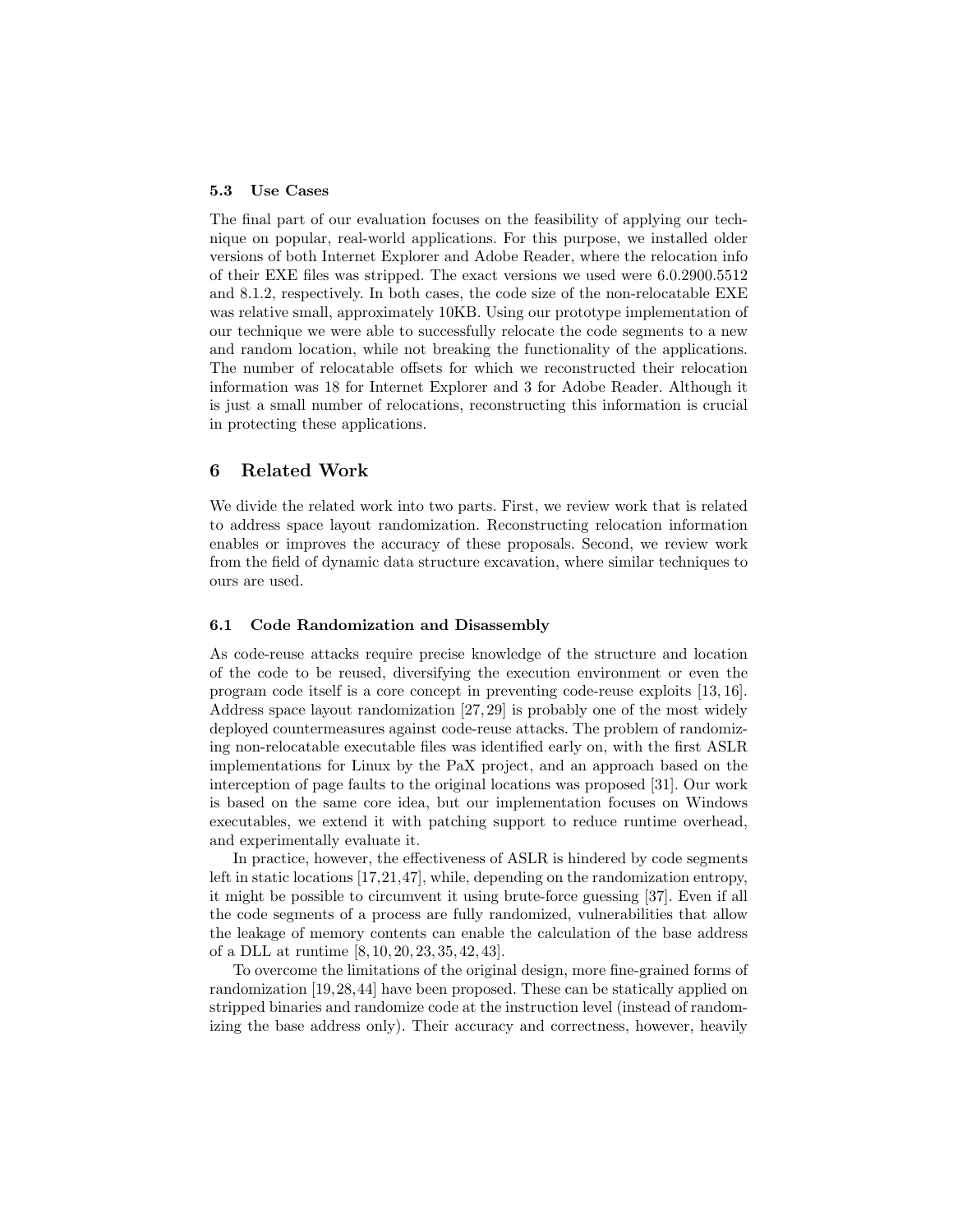depends on the accuracy of disassembly and control flow graph extraction, which is improved when relocation information is available.

Control flow integrity [\[9\]](#page-17-13) is another protection scheme that confines program execution within the bounds of a precomputed profile of allowed control flow paths. Although its original implementation depends on debug symbols for the complete extraction of the control flow graph, recent proposals have demonstrated how more relaxed forms of the same technique can be applied on stripped binaries [\[45,](#page-19-2) [46\]](#page-19-10). Again, for legacy applications, these techniques would benefit from the improved control flow extraction based on the availability of relocations.

Finally, although binary rewriting is still possible in the absence of relocation information, it relies on dynamic instrumentation for indirect calls/jumps [\[41\]](#page-19-11). This makes the overall runtime overhead of the technique to depend on the number of executed indirect calls/jumps, which are very frequent in C++ applications.

## 6.2 Dynamic Data Structure Excavation

Another body of work that uses related techniques to ours is dynamic data structure excavation [\[14,](#page-17-14) [18,](#page-18-15) [24,](#page-18-16) [39,](#page-19-12) [40\]](#page-19-13). By looking at memory access patters dynamically at runtime, these techniques are able to infer the type of binary data, such as data structures and arrays.

Laika [\[14\]](#page-17-14) employs Bayesian unsupervised learning to detect data structures. Possible object positions and sizes are identified by using potential pointers in the process' memory image. Although sufficient for cases like evaluating the similarity between malware samples, Laika's output is not precise enough for debugging or reverse engineering. Similar to Laika, Rewards [\[24\]](#page-18-16) reconstructs type information dynamically, based on abstract structure identification [\[33\]](#page-18-17). A fundamental limitation of this approach is that it is not capable of identifying data structures that are internal to a module. Howard [\[40\]](#page-19-13) improves on the precision of data structure excavation by applying a set of specific rules to identify data structures dynamically. Arrays, structure fields, etc. are recognized based on runtime memory access patterns.

## 7 Conclusion

Address Space Layout Randomization (ASLR) has proven to be a very effective mitigation against code reuse attacks, making successful exploitation much harder. Unfortunately, ASLR depends on some information that is often stripped from executable files.

As a step towards addressing this limitation, we designed and implemented a technique to dynamically reconstruct this missing information, which effectively enables ASLR even on programs that are otherwise incompatible. The results of our experimental evaluation focusing on performance measurements and use cases with real-world applications clearly show the practicality of the proposed approach.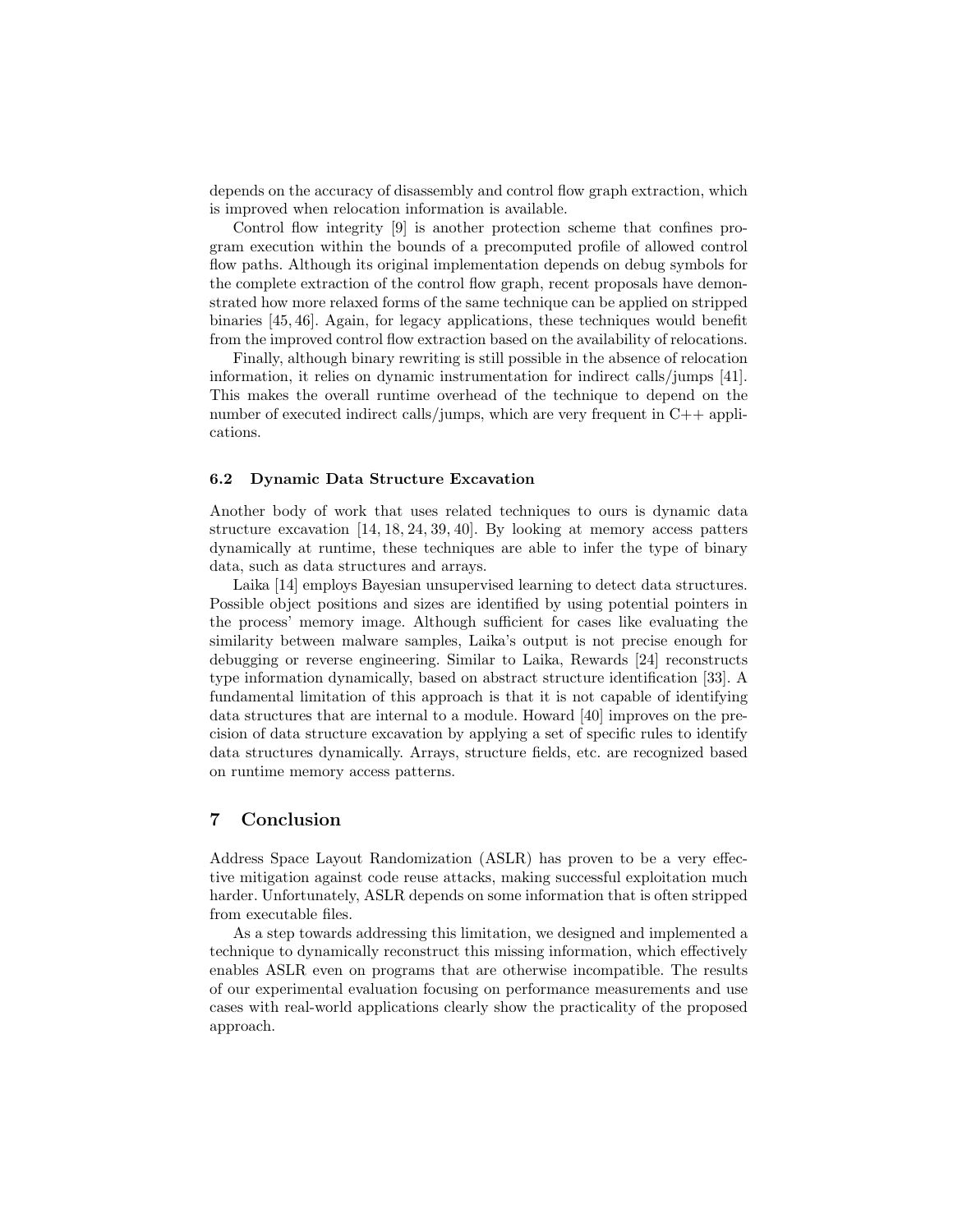Acknowledgements. This work was supported by the US Air Force, the Office of Naval Research, and DARPA through Contracts AFRL-FA8650-10-C-7024, N00014-12-1-0166 and FA8750-10-2-0253, respectively, with additional support by Intel Corp. This material is based upon work supported by (while author Keromytis was serving at) the National Science Foundation. Any opinions, findings, conclusions, or recommendations expressed herein are those of the authors, and do not necessarily reflect those of the US Government, the Air Force, ONR, DARPA, NSF, or Intel.

# References

- <span id="page-17-1"></span>1. ATMs Face Deadline to Upgrade From Windows XP. [http://www.](http://www.businessweek.com/articles/2014-01-16/atms-face-deadline-to-upgrade-from-windows-xp) [businessweek.com/articles/2014-01-16/atms-face-deadline](http://www.businessweek.com/articles/2014-01-16/atms-face-deadline-to-upgrade-from-windows-xp)[to-upgrade-from-windows-xp](http://www.businessweek.com/articles/2014-01-16/atms-face-deadline-to-upgrade-from-windows-xp).
- <span id="page-17-8"></span>2. /ORDER (put functions in order). [http://msdn.microsoft.com/en-us/](http://msdn.microsoft.com/en-us/library/00kh39zz.aspx) [library/00kh39zz.aspx](http://msdn.microsoft.com/en-us/library/00kh39zz.aspx).
- [us/library/e7k32f4k.aspx](http://msdn.microsoft.com/en-us/library/e7k32f4k.aspx).

<span id="page-17-10"></span>3. Profile-guided optimizations. [http://msdn.microsoft.com/en-](http://msdn.microsoft.com/en-us/library/e7k32f4k.aspx)

- <span id="page-17-12"></span>4. SPEC CPU2006 Benchmark. <http://www.spec.org/cpu2006>.
- <span id="page-17-11"></span>5. Syzygy - profile guided, post-link executable reordering. [http://code.google.](http://code.google.com/p/sawbuck/wiki/SyzygyDesign) [com/p/sawbuck/wiki/SyzygyDesign](http://code.google.com/p/sawbuck/wiki/SyzygyDesign).
- <span id="page-17-2"></span>6. UK government pays Microsoft £5.5m to extend Windows XP support. [http://www.theguardian.com/technology/2014/apr/07/uk](http://www.theguardian.com/technology/2014/apr/07/uk-government-microsoft-windows-xp-public-sector)[government-microsoft-windows-xp-public-sector](http://www.theguardian.com/technology/2014/apr/07/uk-government-microsoft-windows-xp-public-sector).
- <span id="page-17-0"></span>7. Windows XP SP3 and Office 2003 Support Ends April 8th, 2014. [http://www.](http://www.microsoft.com/en-us/windows/enterprise/endofsupport.aspx) [microsoft.com/en-us/windows/enterprise/endofsupport.aspx](http://www.microsoft.com/en-us/windows/enterprise/endofsupport.aspx).
- <span id="page-17-4"></span>8. MWR Labs Pwn2Own 2013 Write-up - Webkit Exploit, 2013. [http:](http://labs.mwrinfosecurity.com/blog/2013/04/19/mwr-labs-pwn2own-2013-write-up---webkit-exploit/) [//labs.mwrinfosecurity.com/blog/2013/04/19/mwr-labs-pwn2own-](http://labs.mwrinfosecurity.com/blog/2013/04/19/mwr-labs-pwn2own-2013-write-up---webkit-exploit/)[2013-write-up---webkit-exploit/](http://labs.mwrinfosecurity.com/blog/2013/04/19/mwr-labs-pwn2own-2013-write-up---webkit-exploit/).
- <span id="page-17-13"></span>9. Martín Abadi, Mihai Budiu, Ulfar Erlingsson, and Jay Ligatti. Control-flow integrity. In Proceedings of the 12th ACM conference on Computer and Communications Security (CCS), 2005.
- <span id="page-17-5"></span>10. James Bennett, Yichong Lin, and Thoufique Haq. The Number of the Beast, 2013. [http://blog.fireeye.com/research/2013/02/the-number-of](http://blog.fireeye.com/research/2013/02/the-number-of-the-beast.html)[the-beast.html](http://blog.fireeye.com/research/2013/02/the-number-of-the-beast.html).
- <span id="page-17-6"></span>11. Eep Bhatkar, Daniel C. Duvarney, and R. Sekar. Address obfuscation: an efficient approach to combat a broad range of memory error exploits. In In Proceedings of the 12th USENIX Security Symposium, 2003.
- <span id="page-17-9"></span>12. Sandeep Bhatkar, R. Sekar, and Daniel C. DuVarney. Efficient techniques for comprehensive protection from memory error exploits. In Proceedings of the 14th USENIX Security Symposium, August 2005.
- <span id="page-17-7"></span>13. Frederick B. Cohen. Operating system protection through program evolution. Computers and Security, 12:565–584, October 1993.
- <span id="page-17-14"></span>14. Anthony Cozzie, Frank Stratton, Hui Xue, and Samuel T. King. Digging for data structures. In Proceedings of the 8th USENIX Conference on Operating Systems Design and Implementation (OSDI), OSDI'08, pages 255–266, Berkeley, CA, USA, 2008. USENIX Association.
- <span id="page-17-3"></span>15. Solar Designer. Getting around non-executable stack (and fix). [http://](http://seclists.org/bugtraq/1997/Aug/63) [seclists.org/bugtraq/1997/Aug/63](http://seclists.org/bugtraq/1997/Aug/63).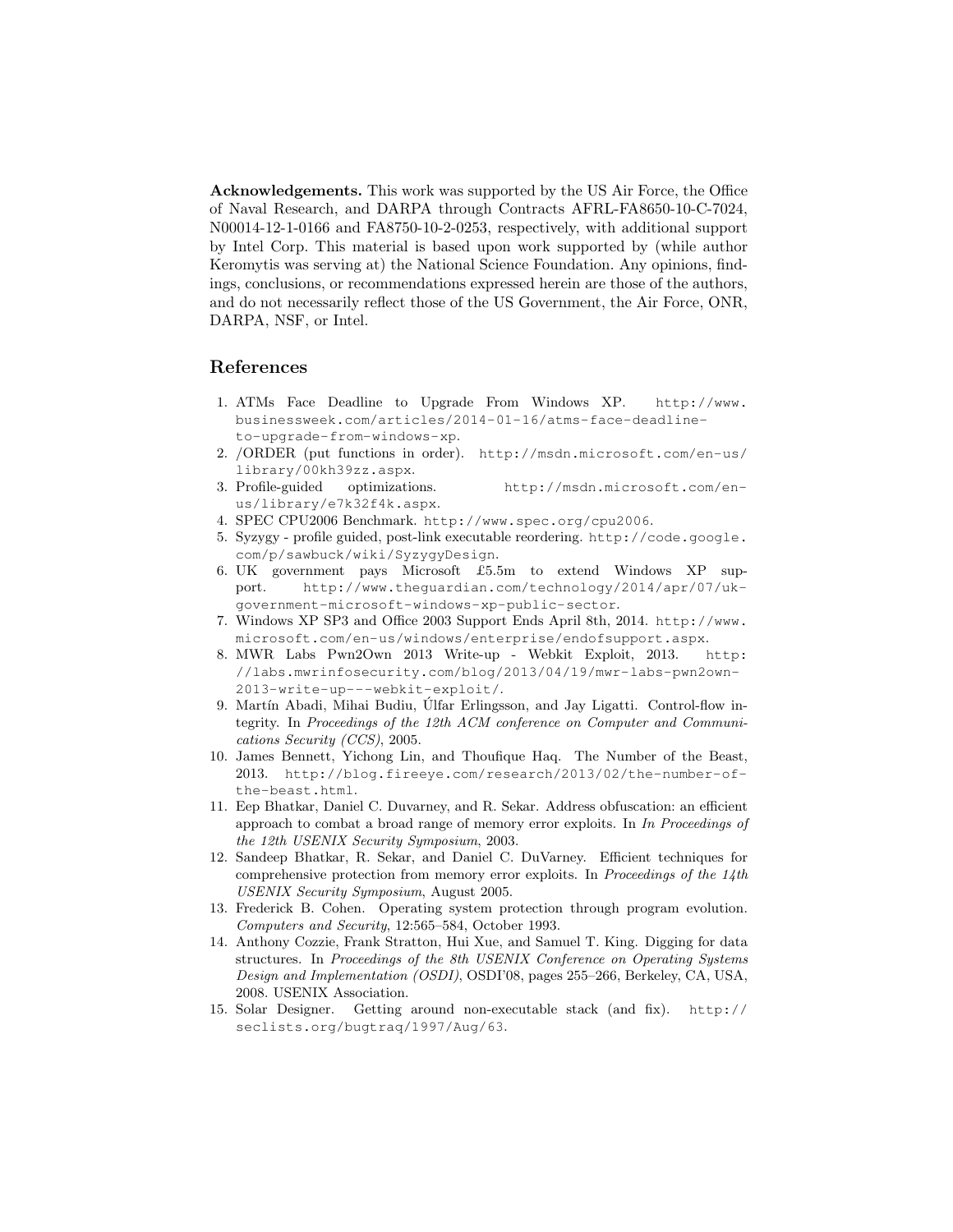- <span id="page-18-7"></span>16. S. Forrest, A. Somayaji, and D. Ackley. Building diverse computer systems. In Proceedings of the 6th Workshop on Hot Topics in Operating Systems (HotOS-VI), 1997.
- <span id="page-18-10"></span>17. Giampaolo Fresi Roglia, Lorenzo Martignoni, Roberto Paleari, and Danilo Bruschi. Surgically returning to randomized lib(c). In Proceedings of the 25th Annual Computer Security Applications Conference (ACSAC), 2009.
- <span id="page-18-15"></span>18. Philip J. Guo, Jeff H. Perkins, Stephen McCamant, and Michael D. Ernst. Dynamic inference of abstract types. In Proceedings of the 2006 International Symposium on Software Testing and Analysis (ISSTA), pages 255–265, Portland, ME, USA, July 18–20, 2006.
- <span id="page-18-9"></span>19. Jason Hiser, Anh Nguyen-Tuong, Michele Co, Matthew Hall, and Jack W. Davidson. ILR: Where'd my gadgets go? In Proceedings of the 33rd IEEE Symposium on Security & Privacy (S&P), 2012.
- <span id="page-18-4"></span>20. Ralf Hund, Carsten Willems, and Thorsten Holz. Practical timing side channel attacks against kernel space ASLR. In Proceedings of the 34th IEEE Symposium on Security & Privacy (S&P), 2013.
- <span id="page-18-11"></span>21. Richard Johnson. A castle made of sand: Adobe Reader X sandbox. CanSecWest, 2011.
- <span id="page-18-8"></span>22. Chongkyung Kil, Jinsuk Jun, Christopher Bookholt, Jun Xu, and Peng Ning. Address space layout permutation (ASLP): Towards fine-grained randomization of commodity software. In Proceedings of the 22nd Annual Computer Security Applications Conference (ACSAC), 2006.
- <span id="page-18-5"></span>23. Haifei Li. Understanding and exploiting Flash ActionScript vulnerabilities. CanSecWest, 2011.
- <span id="page-18-16"></span>24. Zhiqiang Lin, Xiangyu Zhang, and Dongyan Xu. Automatic reverse engineering of data structures from binary execution. In Proceedings of the 17th Annual Network and Distributed System Security Symposium (NDSS'10), San Diego, CA, February 2010.
- <span id="page-18-1"></span>25. Microsoft. Enhanced Mitigation Experience Toolkit. [http://www.microsoft.](http://www.microsoft.com/emet) [com/emet](http://www.microsoft.com/emet).
- <span id="page-18-13"></span>26. Microsoft. Windows Debugging API. [http://msdn.microsoft.com/en-us/](http://msdn.microsoft.com/en-us/library/windows/desktop/ms679303(v=vs.85).aspx) [library/windows/desktop/ms679303\(v=vs.85\).aspx](http://msdn.microsoft.com/en-us/library/windows/desktop/ms679303(v=vs.85).aspx).
- <span id="page-18-0"></span>27. Matt Miller, Tim Burrell, and Michael Howard. Mitigating software vulnerabilities, July 2011. [http://www.microsoft.com/download/en/details.](http://www.microsoft.com/download/en/details.aspx?displaylang=en&id=26788) [aspx?displaylang=en&id=26788](http://www.microsoft.com/download/en/details.aspx?displaylang=en&id=26788).
- <span id="page-18-2"></span>28. Vasilis Pappas, Michalis Polychronakis, and Angelos D. Keromytis. Smashing the gadgets: Hindering return-oriented programming using in-place code randomization. In Proceedings of the 33rd IEEE Symposium on Security & Privacy (S&P), 2012.
- <span id="page-18-6"></span>29. PaX Team. Address space layout randomization, 2003. [http://pax.](http://pax.grsecurity.net/docs/aslr.txt) [grsecurity.net/docs/aslr.txt](http://pax.grsecurity.net/docs/aslr.txt).
- <span id="page-18-3"></span>30. PaX Team. Non-executable pages design & implementation, 2003. [http://pax.](http://pax.grsecurity.net/docs/noexec.txt) [grsecurity.net/docs/noexec.txt](http://pax.grsecurity.net/docs/noexec.txt).
- <span id="page-18-14"></span>31. PaX Team. Non-relocatable executable file randomization, 2003. [http://pax.](http://pax.grsecurity.net/docs/randexec.txt) [grsecurity.net/docs/randexec.txt](http://pax.grsecurity.net/docs/randexec.txt).
- <span id="page-18-12"></span>32. Matt Pietrek. An in-depth look into the Win32 portable executable file format, part 2. <http://msdn.microsoft.com/en-us/magazine/cc301808.aspx>.
- <span id="page-18-17"></span>33. G. Ramalingam, John Field, and Frank Tip. Aggregate structure identification and its application to program analysis. In In Symposium on Principles of Programming Languages (POPL), pages 119–132, 1999.